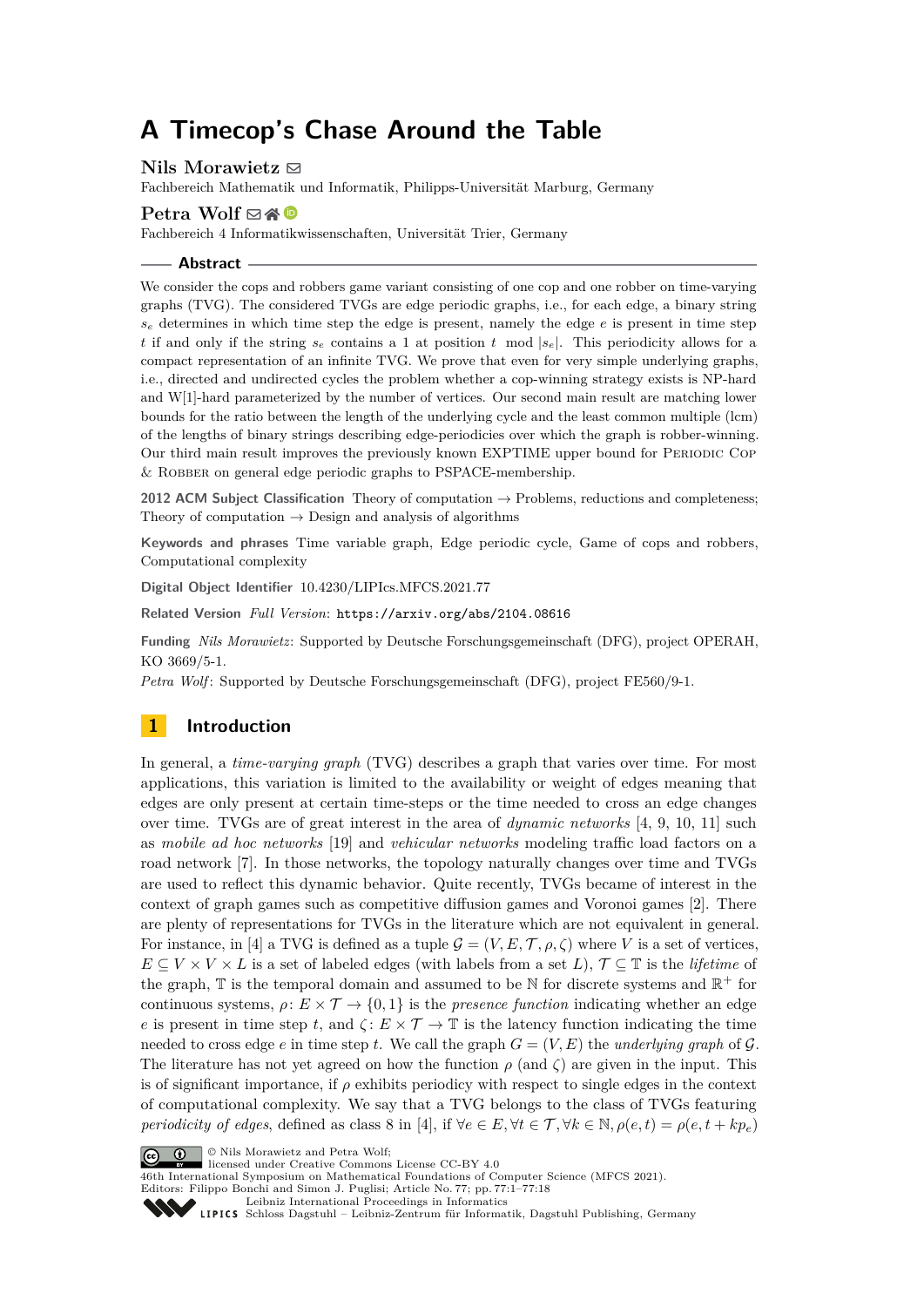# **77:2 A Timecop's Chase Around the Table**

for some  $p_e \in \mathbb{T}$ , depending on *e*, and the underlying graph *G* is connected. For these TVGs, the function  $\rho$  can be represented for each edge  $e \in E$  as a binary string of size  $p_e$ concatenating the values of  $\rho(e, t)$  for  $0 \le t \le p_e$ . Note that the period of the whole graph  $\mathcal G$ is then the least common multiple (lcm for short) of all string lengths  $p_e$  describing edge periods. Therefore, the underlying graph  $G$  of  $G$  can have exponentially many different sub-graphs  $G_t$  representing a snapshot of  $\mathcal G$  at time  $t$ . This exponential blow-up is a huge challenge in determining the precise complexity of problems for TVGs featuring periodicity of edges as discussed in more detail in Section [5](#page-10-0) and [6.](#page-12-0) Often, for general TVGs a representation containing all sub-graphs representing snapshots over the whole lifetime of the graph is chosen when the complexity of decision problems over TVGs are considered [\[1,](#page-13-6) [13\]](#page-13-7). An approach to unify the representation of TVGs is given in [\[18\]](#page-14-1), also including the existence of vertices being effected over time. This approach represents  $\rho(e, t)$  by enhancing an edge  $e = (u, v)$  with the departure time  $t_d$  at *u* and the arrival time  $t_a$  at *v*, where  $t_a$  might be smaller than  $t_d$  in order to model periodicity. As for TVGs with periodicity of edges where  $\rho$  is represented as a binary string for each edge the periodicity of the TVG  $\mathcal G$  might be exponential in its representation using the approach in [\[18\]](#page-14-1) would also cause an exponential blow-up in the representation of  $\mathcal{G}$ , as a decrement of the time value could only be used after a whole period of the graph, rather than after the period of one edge. An other class of TVGs based on periodicity was considered in the field of robotics to model motion planning tasks if time dependent obstacles are present [\[17\]](#page-13-8). There, the availability of the vertices in the graph changes periodically and each edge needs a constant number of time steps to be crossed. An edge  $e = \{u, v\}$  is only present if in the time span needed to cross *e* both endpoints are *u* and  $v$  are still present. In [\[17\]](#page-13-8) the periodic function describing the availability of a vertex and the function describing the time needed to cross an edge is represented by an on-line program and can hence handle values exponential in their representation. This is crucial in the PSPACE-hardness proof of the reachability problem for graphs in this class presented in [\[17\]](#page-13-8). There, the hardness is obtained by a reduction from the halting problem for linear space-bounded deterministic Turing machines where a configuration of the Turing machine is encoded in the time step. In the reduction, the periodicity of a single vertex as well as the time needed to cross an edge is of value exponential in the tape length-bound. Note that this representation of periodicity is exponentially more compact than in our setting and thus the result of [\[17\]](#page-13-8) does not translate to our setting.

We will stick in the following to the model describing TVG featuring periodicity of edges where the function  $\rho(e, t)$  is represented as a binary string. For this representation, Erlebach and Spooner [\[8\]](#page-13-9) introduced recently a variant of the famous cops and robber problem which is intensively studied for static graphs [\[3\]](#page-13-10). In the static setting, the game is played on a given graph and includes a single robber and a set of *k*-cops. The cops and robber occupy vertices and the cops choose their vertices first. Then, in each round the players alternate turns and the cops move first. Thereby, each cop can move to an adjacent vertex or pass and stay on her vertex. The same holds for the robber. We say that a graph is *k-cop-winning*, if there exists a strategy for the *k* cops in which they finally catch the robber, i.e., a cop occupies the same vertex as the robber. If the context is clear, we call a 1-cop-winning graph a *cop-winning* graph. If a graph is not cop-winning, we call it *robber-winning*. A special interest on the game of cops and robbers lied in characterizing graphs which are *k*-cop-winning. While for one cop, the cop-winning graphs where understood in 1978 and independently 1983 [\[16,](#page-13-11) [15\]](#page-13-12) as those featuring a special kind of ordering on the vertex set, called a *cop-win* or *eliminating* order, the case for *k* cops was long open and solved in 2009 by exploiting a linear structure of a certain power of the graph [\[5\]](#page-13-13).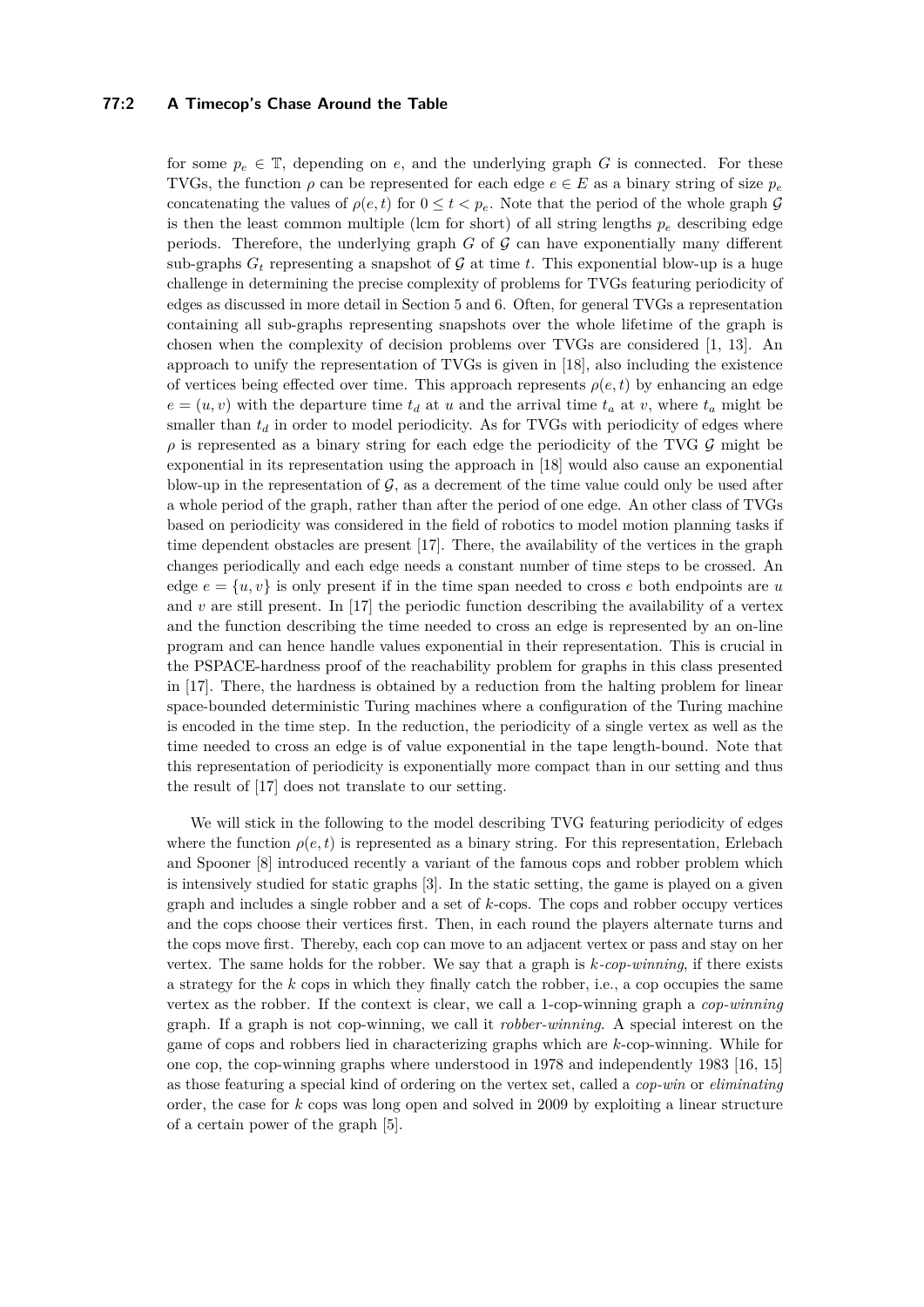In 2020 Erlebach and Spooner [\[8\]](#page-13-9) connected the two discussed graph-theoretical topics of great interest by introducing a cops and robber game for *edge periodic graphs*. These are TVGs featuring periodicity of edges as discussed above. They gave an algorithm which determines if the given edge periodic graph is *k*-cop-winning, which runs in time  $\mathcal{O}(\text{km} \cdot k \cdot |G|^{k+2})$ , where lcm is the least common multiple of all length of binary strings describing  $\rho(e, t)$  and *G* is the underlying graph. As lcm can be exponentially in the input size, they proposed the question of whether this problem is NP-hard. This question was answered positively for a one-cop version, also in 2020, by Morawietz, Rehs, and Weller [\[14\]](#page-13-14) for TVGs of which the underlying graph has a constant size vertex cover or where two edges have to be removed to obtain a cycle. Moreover, they showed that the problem is  $W[1]$ -hard when parameterized by the size of the underlying graph *G* even in these restricted cases, that is, they showed that there is presumably no algorithm solving the problem in time  $f(|G|) \cdot n^{\mathcal{O}(1)}$  for any computable function *f*. In other words, the exponential growth of the running time of every algorithm solving the problem has to depend on the length of binary strings describing  $\rho(e,t)$ .

**Our contribution.** In this work, we show, that the NP-hardness holds for even simpler classes of edge periodic graphs, namely for directed and undirected cycles. Moreover, we show that the W[1]-hardness when parameterized by  $|G|$  even holds for these restricted instances (Section [3\)](#page-3-0). The quite restricted class of undirected cycles was also studied in [\[8\]](#page-13-9) where an upper bound on the length of the cycle with respect to the lcm was given for which each edge periodic cycle is robber winning. To be more precise, for an edge periodic cycle on *n* vertices it holds that if  $n \geq 2 \cdot \ell \cdot$  lcm, then the graph is robber winning. Here,  $\ell = 1$ if lcm is at least two times the longest size of a binary string describing  $\rho(e, t)$  and  $\ell = 2$ , otherwise. For these upper bounds only non-matching lower bounds where given, i.e., a family of cop-winning edge periodic cycles with length  $3 \cdot \text{ lcm}$  for  $\ell = 2$  and  $1.5 \cdot \text{ lcm}$  for  $\ell = 1$  are given. These lower bounds left a gap of size  $0.5 \cdot \ell \cdot$  lcm. In this work, we show that the given upper bounds are tight by closing this gap by giving families of cop-winning edge periodic cycles of length  $2 \cdot \ell \cdot \text{lcm} - 1$  (Section [4\)](#page-7-0). Finally, we improve the currently best EXPTIME upper bound shown in [\[8\]](#page-13-9) for the problem, whether a given edge periodic graph is cop-winning to PSPACE (Section [5\)](#page-10-0). We conclude with a discussion on the restricted class of directed edge periodic cycles indicating that due to the compact representation of the edge periodic graphs, which does not introduce additional amounts of freedom, the standard complexity classes, such as NP and PSPACE might not be suitable to precisely characterize the complexity of this problem (Section [6\)](#page-12-0).

# **2 Preliminaries**

For a string  $w = w_0w_1 \ldots w_n$  with  $w_i \in \{0,1\}$ , for  $0 \le i \le n$ , we denote with  $w[i]$  the symbol  $w_i$  at position *i* in *w*. We write the concatenation of strings *u* and *v* as  $u \cdot v$ . For non-negative integers  $i \leq j$  we denote with  $[i, j]$  the interval of natural numbers *n* with  $i \leq n \leq j$ .

An *edge periodic (temporal) graph*  $G = (V, E, \tau)$  (see also [\[8\]](#page-13-9)) consists of a graph  $G =$  $(V, E)$  (called the *underlying graph*) and a function  $\tau : E \to \{0, 1\}^*$  where  $\tau$  maps each edge *e* to a sequence  $\tau(e) \in \{0,1\}^*$  such that *e* exists in a time step  $t \geq 0$  if and only if  $\tau(e)[t]^\circ = 1$ , where  $\tau(e)[t]^\circ := \tau(e)[t \mod |\tau(e)|]$ . For an edge *e* and non-negative integers  $i \leq j$  we inductively define  $\tau(e)[[i,j]]^{\circ} = \tau(e)[i]^{\circ} \cdot \tau(e)[[i+1,j]]^{\circ}$  and  $\tau(e)[[j,j]]^{\circ} = \tau(e)[j]^{\circ}$ . If  $\tau(e) = 1$ , we call *e* a 1*-edge*. Every edge *e* exists in at least one time step, that is, for each edge *e* there is some  $t_e \in [0, |\tau(e)| - 1]$  with  $\tau(e)[t_e] = 1$ . We might abbreviate *i* repetitions of the same symbol  $\sigma$  in  $\tau(e)$  as  $\sigma^i$ . Let  $L_g = \{|\tau(e)| \mid e \in E\}$  be the set of all edge periods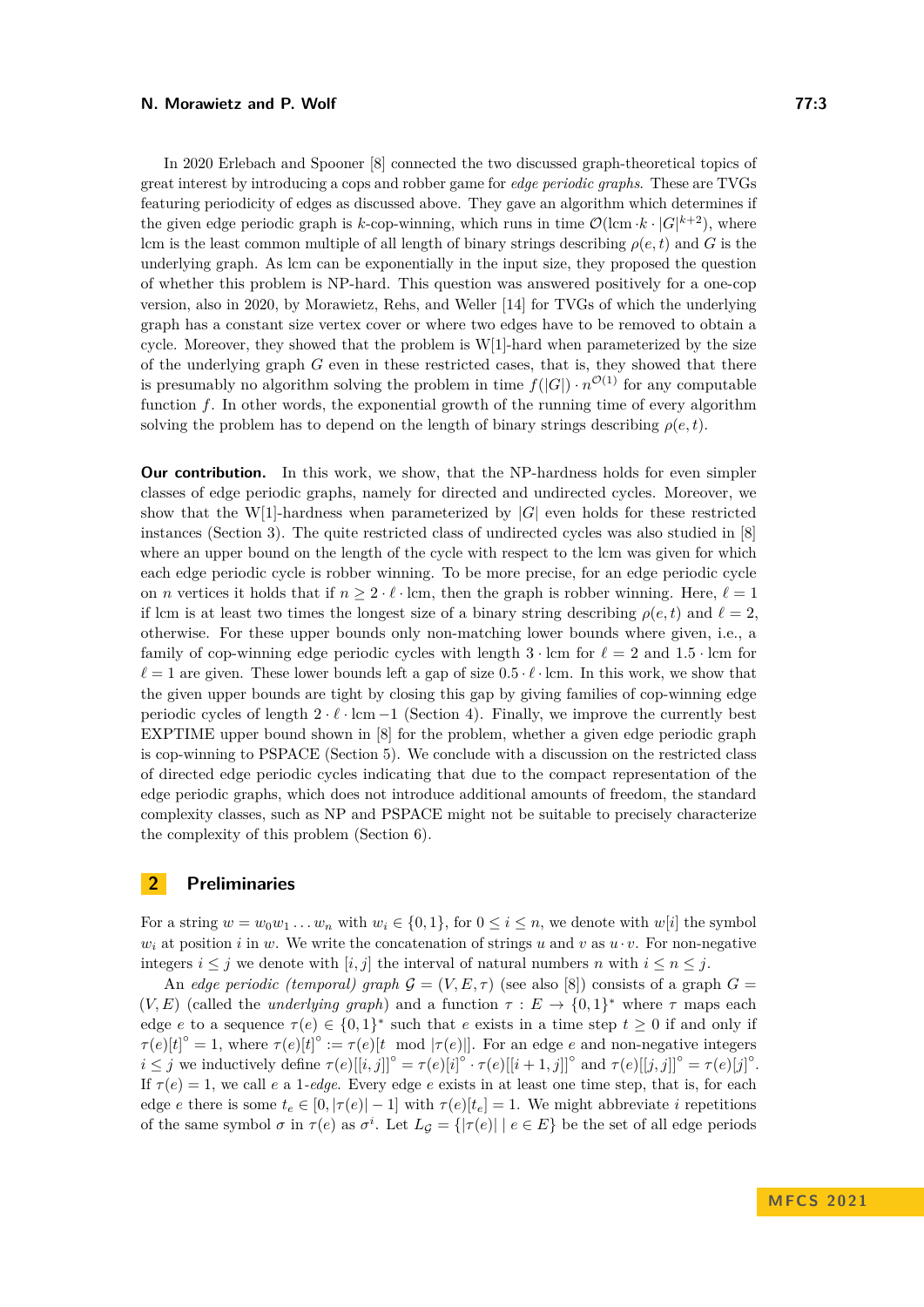<span id="page-3-1"></span>

**Figure 1** Edge periodic cycle G (left) together with snapshots  $G(t)$  for  $0 \le t \le 4$ .

of some edge periodic graph  $\mathcal{G} = (V, E, \tau)$  and let  $\text{lcm}(L_{\mathcal{G}})$  be the least common multiple of all periods in  $L_G$ . We call an edge periodic graph  $G$  with an underlying graph consisting of a single cycle an *edge periodic cycle*. We denote with  $\mathcal{G}(t)$  the sub-graph of *G* present in time step  $t$ . We do not assume that  $\mathcal G$  is connected in any time step. We will discuss directed and undirected edge periodic graphs. If not stated otherwise, we assume an edge periodic graph to be undirected. We illustrate the notion of edge periodic cycles in Figure [1](#page-3-1) showing an edge periodic cycle G together with  $G(t)$  for the first 5 time steps. We now define the considered cops and robbers variant on edge periodic graphs with one single cop. Here, first the cop chooses her start vertex in  $\mathcal{G}(0)$ , then the robber chooses his start vertex in  $\mathcal{G}(0)$ . Then, in each time step t, the cop and robber move to an adjacent vertex over an edge which is present in  $\mathcal{G}(t)$  or pass and stay on their vertex. Thereby, the cop moves first, followed by the robber. We say that the cop catches the robber, if there is some time step *t* for which the cop and the robber are on the same vertex after the cop moved. If the cop has a strategy to catch the robber regardless which start vertex the robber chooses, we say that G is *cop-winning* and call the strategy implemented by the cop a *cop-winning strategy*. If for all cop start vertices, there exists a start vertex and strategy for the robber to elude the cop indefinitely, we call  $\mathcal G$  *robber-winning*. The described game is a zero-sum game, i.e.,  $\mathcal G$  is either cop-winning or robber-winning.

PERIODIC COP & ROBBER **Input:** An edge periodic graph  $\mathcal{G} = (V, E, \tau)$ . **Question:** Is  $\mathcal G$  cop-winning?

# <span id="page-3-0"></span>**3 It's hard to run around a table**

In this section, we show that the NP-hardness of PERIODIC COP  $&$  ROBBER already holds if the input graphs are very restricted. More precisely, we show that PERIODIC COP  $\&$  ROBBER is NP-hard and W[1]-hard when parameterized by  $|G|$ , even for directed and undirected edge periodic cycles G.

<span id="page-3-2"></span>▶ **Theorem 1.** PERIODIC COP & ROBBER on directed or undirected edge periodic cycles is NP-hard, and W[1]-hard parameterized by the size of the underlying graph  $G$ .

Both, the undirected and directed case of Theorem [1](#page-3-2) is shown by a reduction of the PERIODIC Character Alignment problem which was shown to be both NP-hard and W[1]-hard when parameterized by  $|X|$  in [\[14\]](#page-13-14).

PERIODIC CHARACTER ALIGNMENT **Input:** A finite set  $X \subseteq \{0,1\}^*$  of binary strings. Question: Is there a position *i*, such that  $x[i]$ <sup>°</sup> = 1 for all  $x \in X$ , where  $x[i]^\circ := x[i \mod |x|]$ ?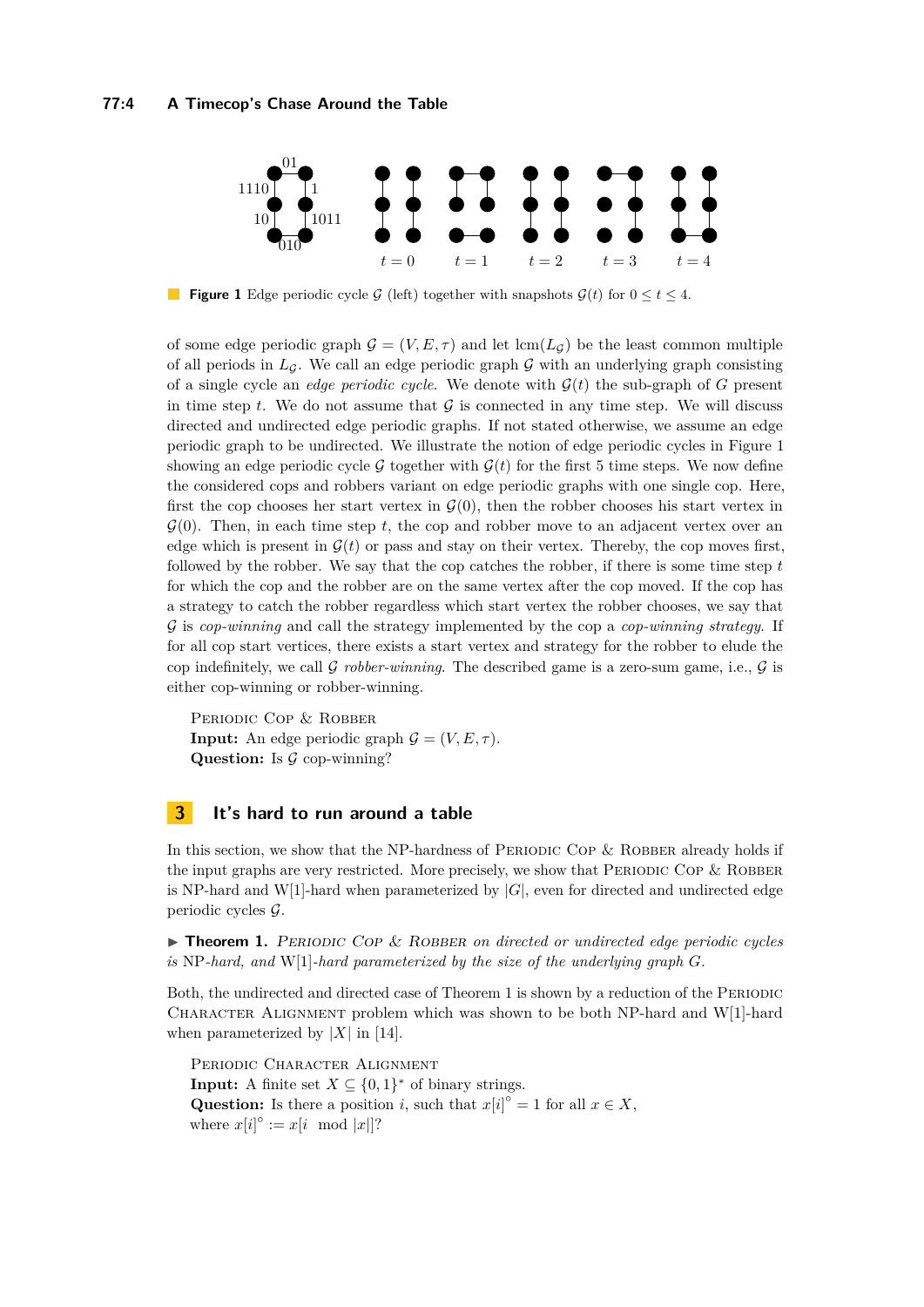<span id="page-4-1"></span>

**Figure 2** PERIODIC COP & ROBBER instance constructed from a PERIODIC CHARACTER ALIGN-MENT instance with set of strings  $X = \{x_1, \ldots, x_m\}$  in the proof of Lemma [2.](#page-4-0) For  $x_j \in X$  the edge labels are defined as  $\xi(x_j) := \xi(x_j[0]) \cdot \xi(x_j[1]) \cdot \ldots \cdot \xi(x_j[|x_j|-1])$ , with  $\xi(c) := 0 \cdot c^m 01^m$  for  $c \in \{0, 1\}$ . The upper chain corresponds to the vertices  $r_j$  and the lower chain to the vertices  $\ell_j$ .

We begin with considering the case of undirected edge periodic cycles and then proceed by adapting the obtained construction for directed edge periodic cycles.

<span id="page-4-0"></span>▶ **Lemma 2.** Periodic Cop & Robber *on undirected edge periodic cycles is* NP*-hard and* W[1]*-hard parameterized by the size of the underlying graph G.*

**Proof.** We first sketch the idea of the construction. It is helpful to consider Figure [2](#page-4-1) in the following. We represent each string in *X* by an edge label. The constructed cycle will consist of two chains connected by two special edges. In the first chain, the elements in *X* are increasingly listed in some fixed order as individual edge labels each. In the second chain the same edge labels are listed decreasingly in the same order. This will allow the cop and the robber to occupy antipolar vertices with the same edge labels on incident edges. Hence, while the cop is on one chain and the robber on the other chain, the robber can mimic the movements of the cop. The two chains are connected by two special edges for which their edge labels are complementary in one position of the labels and identical in all other positions. This will allow the cop to switch between the chains in a certain time step while the robber is trapped on his chain. In this situation, the cop will be able to catch the robber if and only if there is a position *i*, such that  $x[i]$ <sup> $\circ$ </sup> = 1 for all  $x \in X$ , in which case all edges of the chains will be present for some period.

We now proceed with the formal proof. Let  $X$  be an instance of PERIODIC CHARACTER ALIGNMENT. We describe how to construct in polynomial time an instance  $\mathcal{G} = (V, E, \tau)$ of PERIODIC COP & ROBBER, where  $\mathcal G$  is an undirected edge periodic cycle such that X is a yes-instance of PERIODIC CHARACTER ALIGNMENT if and only if  $G$  is a yes-instance of Periodic Cop & Robber.

Let  $|X| = m$  and  $\{x_1, \ldots, x_m\}$  be the elements of *X*. We set  $V := \{\ell_j, r_j \mid 0 \leq j \leq m_j\}$  $j \leq m$ } and  $E := \{\{\ell_{j-1}, \ell_j\}, \{r_{j-1}, r_j\} \mid 1 \leq j \leq m\} \cup \{\{\ell_0, r_m\}, \{\ell_m, r_0\}\}\.$  Next, we set  $\tau(\{\ell_0, r_m\}) := 10^m 10^m$  and  $\tau(\{\ell_m, r_0\}) := 00^m 10^m$ . Let  $\xi(c) := 0c^m 01^m$  for all  $c \in$  $\{0,1\}.$  Finally, we set  $\tau(\{\ell_{j-1},\ell_j\}) := \tau(\{r_{j-1},r_j\}) := \xi(x_j[0]) \cdot \xi(x_j[1]) \cdot \ldots \cdot \xi(x_j[|x_j|-1])$ for each  $x_j \in X$ . Note that the length of each edge label is divisible by  $q := 2m + 2$ . For  $i \geq 0$ , let  $T_i := [q \cdot i, q \cdot (i+1) - 1]$  denote the *i*-th time block, that is, the *q* consecutive time steps starting from  $q \cdot i$ . Note that the *j*-th edge label limited to the *i*-th time block  $\tau(\{\ell_{j-1}, \ell_j\})[T_i]^\circ = \tau(\{r_{j-1}, r_j\})[T_i]^\circ$  is exactly  $\xi(x_j[i]^\circ)$ .

Next, we show that *X* is a yes-instance of PERIODIC CHARACTER ALIGNMENT if and only if  $G$  is a yes-instance of PERIODIC COP & ROBBER.

(⇒) Let *i* be a position such that  $x[i]$ <sup>°</sup> = 1 for all  $x \in X$ . We describe the winning strategy for the cop. She should choose the vertex *ℓ*<sup>0</sup> as her start vertex and should never move until the beginning *t* of the *i*-th time block  $T_i$ . Since  $x[i]^\circ = 1$  for all  $x \in X$ ,  $\tau(\{\ell_{j-1}, \ell_j\})[T_i]^\circ =$  $\tau(\{r_{j-1}, r_j\})[T_i]^\circ = \xi(1) = 01^m 01^m$ . Consequently, in time step *t* only the edge  $\{\ell_0, r_m\}$ exists and in the following *m* time steps, all edges except  $\{\ell_0, r_m\}$  and  $\{\ell_m, r_0\}$  exist.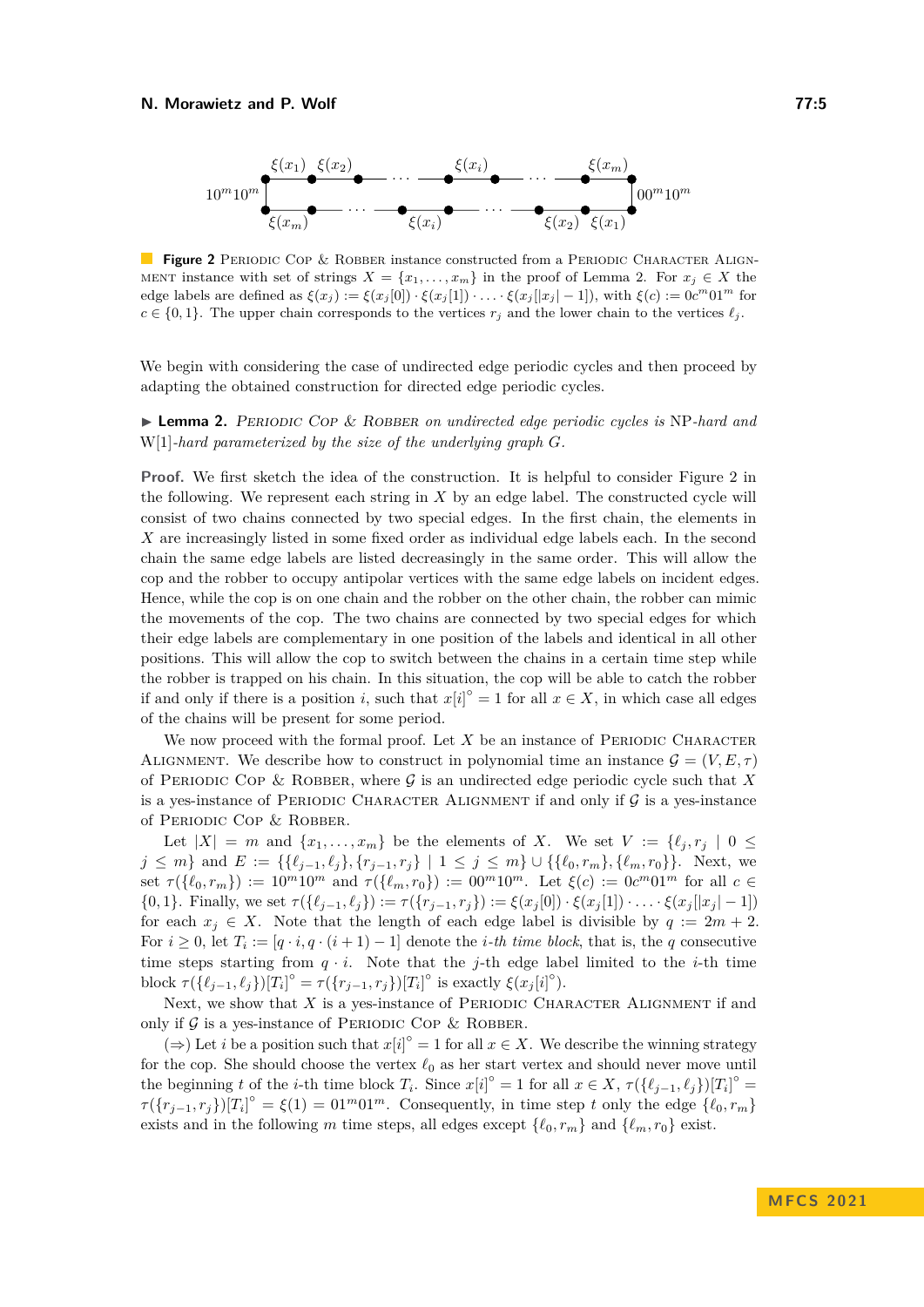#### **77:6 A Timecop's Chase Around the Table**

If the robber is currently on some vertex  $r_j$ , then the cop should move to  $r_m$  in time step  $t$ . Otherwise, the cop should stay on  $\ell_0$  in this time step. By the fact that the edge  $\{\ell_m, r_0\}$ does not exist in time step  $t$ , we obtain that, at the beginning of time step  $t + 1$ , both players are either on vertices labeled with *r* or labeled with *ℓ*. Since all edges of the two paths  $(\ell_0, \ldots, \ell_m)$  and  $(r_0, \ldots, r_m)$  exist in the time steps  $[t+1, t+m]$ , the cop can catch the robber in at most *m* time steps, since neither  $\{\ell_0, r_m\}$  nor  $\{\ell_m, r_0\}$  exists in any of the time steps  $[t + 1, t + m]$ . Consequently, G is a yes-instance of PERIODIC COP & ROBBER.

 $(\Leftarrow)$  Suppose that *X* is a no-instance of PERIODIC CHARACTER ALIGNMENT. We describe a winning strategy for the robber. In the following, we say that the vertex *ℓ<sup>j</sup>* is the *mirror vertex* of *r<sup>j</sup>* and vice versa. Moreover, we say that the robber *mirrors the move* of the cop at some time step *t*, if the cop is on the mirror vertex of the robber at the beginning of time step *t* and the robber moves to the mirror vertex of the vertex the cop ends on in time step *t*.

The start vertex of the robber should be the mirror vertex of the start vertex of the cop. If it is possible, then the robber should always mirror the moves of the cop.

Note that the only move the robber *cannot* mirror is if the cop traverses the edge  $\{\ell_m, r_0\}$ at the beginning of some *i*-th time block.

We show that the robber has a strategy to end on the mirror vertex during the *i*-th time block and evade the cop until then.

Assume w.l.o.g., that the cop moves from  $\ell_m$  to  $r_0$  and, thus, the robber is currently on  $r_m$ . Since X is a no-instance of PERIODIC CHARACTER ALIGNMENT, there is at least one  $x_j \in X$  with  $x_j[i]^\circ = 0$ . Hence,  $\tau(\{\ell_{j-1}, \ell_j\})[T_i]^\circ = \tau(\{r_{j-1}, r_j\})[T_i]^\circ = \xi(0) = 00^m 01^m$ . Consequently, the cop cannot catch the robber in the first  $m + 1$  time steps of the *i*-th time block. Hence, the robber should stay on this vertex until the beginning of time step  $q \cdot i + m + 1$ .

If the cop moves from  $r_0$  to  $\ell_m$  in time step  $q \cdot i + m + 1$ , the robber is again on the mirror vertex of the cop and is able to mirror all of the cops moves in the remaining time steps of this time block. Otherwise, the cop stays on some vertex  $r_p$ . In this case, the robber should move to  $\ell_0$ . Since the edges  $\{\ell_0, r_m\}$  and  $\{\ell_m, r_0\}$  do not exist in the remaining time steps of this time block, the cop cannot catch the robber in this time block. Moreover, since all edges of the path  $(\ell_0, \ldots, \ell_m)$  exist in the last *m* time steps of the *i*-th time block, the robber can move along the path  $(\ell_0, \ldots, \ell_m)$  and reach the mirror vertex of the cop in at most *m* time steps. Consequently, we can show via induction, that the robber has an infinite evasive strategy and, thus,  $G$  is a no-instance of PERIODIC COP & ROBBER. Since PERIODIC CHARACTER ALIGNMENT is W[1]-hard when parameterized by  $|X|$  and  $|V| = |E| = 2 \cdot |X| + 2$ , we obtain that PERIODIC COP & ROBBER is W[1]-hard when parameterized by the size of the underlying graph of  $\mathcal G$  even on undirected edge periodic cycles.

Next, we adapt the previous construction for *directed* edge periodic cycles. It is helpful to consider Figure [3](#page-6-0) in the following. In the adaption, we only have one chain listing the elements of *X*. The end vertex of this chain is connected to a new vertex *s* which is again connected to the start vertex of the chain. The edges incident with *s* will act as the two edges connecting the two chains in the previous construction by delaying the robber, such that the cop can catch him if all edges corresponding to *X* are present in some time period.

<span id="page-5-0"></span>▶ **Lemma 3.** Periodic Cop & Robber *on* directed *edge periodic cycles is* NP*-hard, and* W[1]*-hard parameterized by the size of the underlying graph.*

**Proof.** Again, we reduce from PERIODIC CHARACTER ALIGNMENT. Let *X* be an instance of PERIODIC CHARACTER ALIGNMENT. We describe how to construct an instance  $\mathcal{G} = (V, E, \tau)$  of PERIODIC COP & ROBBER, where  $\mathcal{G}$  is a directed edge periodic cycle. Let  $|X| = m$  and  $\{x_1, \ldots, x_m\}$  be the elements of X. We set  $V := \{v_j \mid$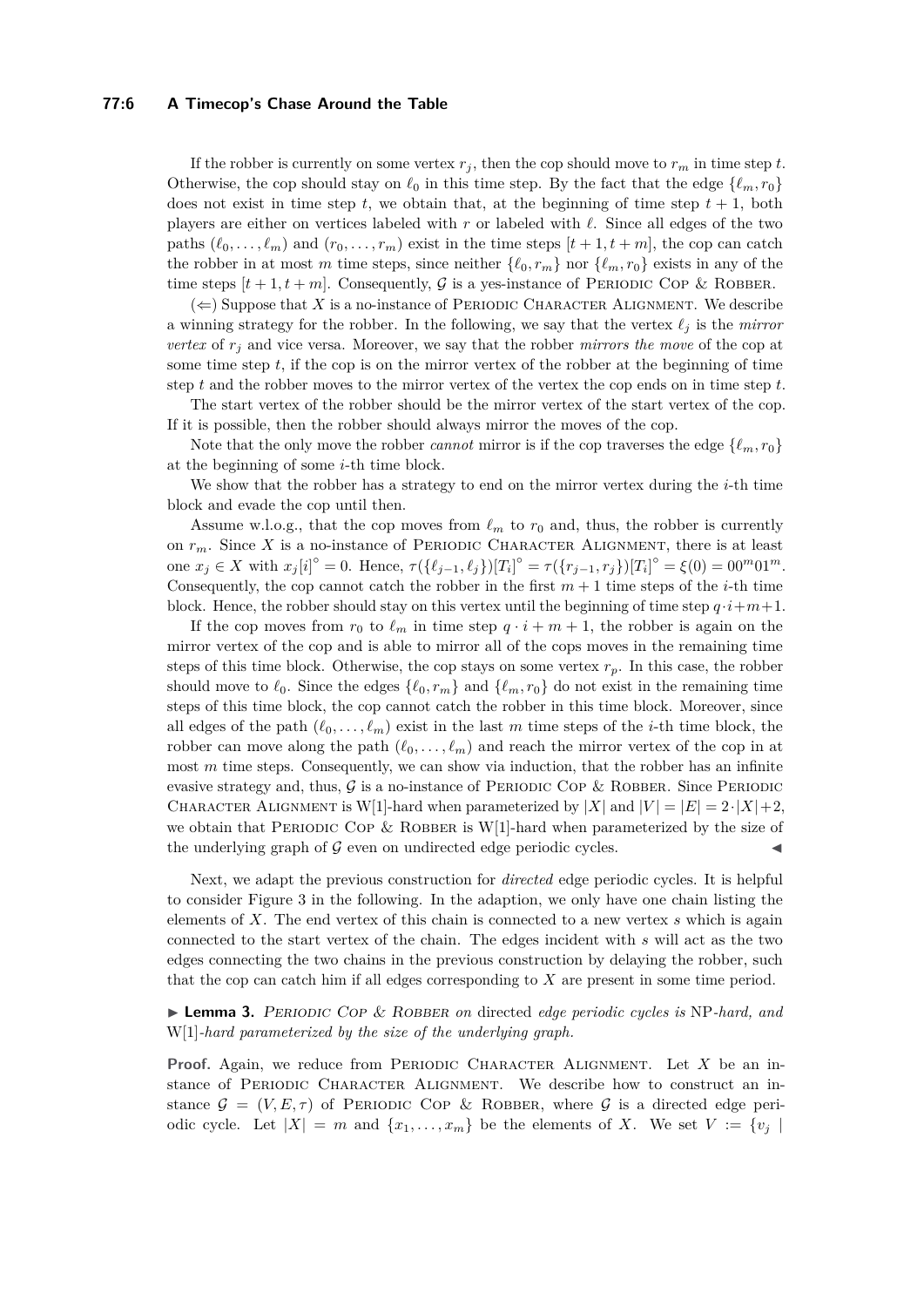<span id="page-6-0"></span>

**Figure 3** PERIODIC COP & ROBBER instance constructed from a PERIODIC CHARACTER ALIGN-MENT instance with set of strings  $X = \{x_1, \ldots, x_m\}$  in the proof of Lemma [3.](#page-5-0) For  $x_i \in X$  the edge labels are defined by the homomorphism  $\xi(x_j) := \xi(x_j[0]) \cdot \xi(x_j[1]) \cdot \ldots \cdot \xi(x_j[|x_j|-1])$ , with  $\xi(c) := c^m 01^m 1$  for  $c \in \{0, 1\}.$ 

0 ≤ *j* ≤ *m*} ∪ {*s*} and *E* := { $(v_{j-1}, v_j)$  | 1 ≤ *j* ≤ *m*} ∪ { $(v_m, s)$ ,  $(s, v_0)$ }. Next, we set  $\tau((v_m, s)) := 0^m 10^m 0$  and  $\tau((s, v_0)) := 0^m 00^m 1$ . Let  $\xi(c) := c^m 01^m 1$  for all  $c \in \{0, 1\}$ . Finally, we set  $\tau((v_{j-1}, v_j)) := \xi(x_j[0]) \cdot \xi(x_j[1]) \cdot \ldots \cdot \xi(x_j[|x_j|-1])$  for each  $x_j \in X$ .

Note that the length of each edge label is divisible by  $q := 2m + 2$ . For  $t \ge 0$ , let  $T_t :=$  $[q \cdot t, q \cdot (t+1) - 1]$  denote the *t*-th time block, that is, the *q* consecutive time steps starting from *q* · *t*. Note that the *j*-th edge label limited to the *t*-th time block  $\tau((v_{j-1}, v_j))[T_t]^c$ is exactly  $\xi(x_j[t])$ <sup>o</sup>). Next, we show that *X* is a yes-instance of PERIODIC CHARACTER ALIGNMENT if and only if  $G$  is a yes-instance of PERIODIC COP & ROBBER.

(⇒) Let *t* be a position such that  $x[t]$ <sup>°</sup> = 1 for all  $x \in X$ . We describe the winning strategy for the cop. The cop should choose the vertex  $v_0$  as her start vertex and should never move until the beginning  $t^* := q \cdot t$  of the *t*-th time block. By construction and the fact that  $x_i[t]$ <sup>°</sup> = 1 for each  $x_i \in X$ ,  $\tau((v_{i-1}, v_i))[T_t]$ <sup>°</sup> =  $\xi(1) = 1^m 01^m 1$ . Hence, the cop can move from vertex  $v_i$  to vertex  $v_{i+1}$  in time step  $t^* + i$  for each  $i \in [0, m-1]$  and, thus, reach the vertex  $v_m$  in time step  $t^* + m - 1$ . Moreover, the cop can then move to the vertex *s* in time step  $t^* + m$ . By construction,  $\tau((s, v_0))[t^* + j]^{\circ} = 0$  for each  $j \in [0, m]$ . Hence, the cop has a winning strategy since she started at vertex  $v_0$  and moved over every vertex of  $V$  while the robber was not able to traverse the edge  $(s, v_0)$ .

(←) Suppose that for every position *t*, there is some  $x_j \in X$  with  $x_j[t]$ <sup>°</sup> = 0. We show that the robber has a winning strategy. For some time step, let  $w_C$  and  $w_R$  denote the vertex of the cop, respectively robber in this time step. We call the vertex  $v_0$  *safe* for all vertices of  $V \setminus \{v_0, s\}$ , we call  $v_m$  *safe* for  $v_0$  and *s*, and we call *s safe* for  $v_0$ . Let  $u_C$  be the start vertex of the cop, then the robber should choose a vertex which is safe for  $u_C$  as his start vertex.

<span id="page-6-1"></span> $\rhd$  Claim 4. Let  $t^* = t \cdot q$  be the beginning of the *t*-th time block for some  $t ≥ 0$ , let  $u_C$ be the vertex of the cop at time step  $t^*$  and  $u_R$  be the vertex of the robber at time step  $t^*$ . If  $u_R$  is safe for  $u_C$ , then the robber has a strategy such that the cop cannot catch him in the *t*-th time block and the robber ends on a vertex that is safe for the vertex of the cop at the end of the *t*-th time block.

Proof.

**Case 1:**  $u_C \in V \setminus \{s, v_0\}$  and  $u_R = v_0$ . The robber should wait on vertex  $v_0$  until the beginning of time step  $t^* + m$ . Since the edge  $(s, v_0)$  only exists in the last time step of the *t*-th time block, the cop cannot catch the robber in any of these time steps. If the cop does not traverse the edge  $(v_m, s)$  in time step  $t^* + m$ , then the robber should stay on vertex  $v_0$  until the beginning of the next time block. Since the edge  $(v_m, s)$  only exists in time steps  $t'$  with  $t'$  mod  $q = m$ , it follows that the cop ends on some vertex of  $V \setminus \{s, v_0\}$  at the end of the *t*-th time block. Thus, at the beginning of the  $(t+1)$ -th time block, the vertex of the robber is safe for the vertex of the cop.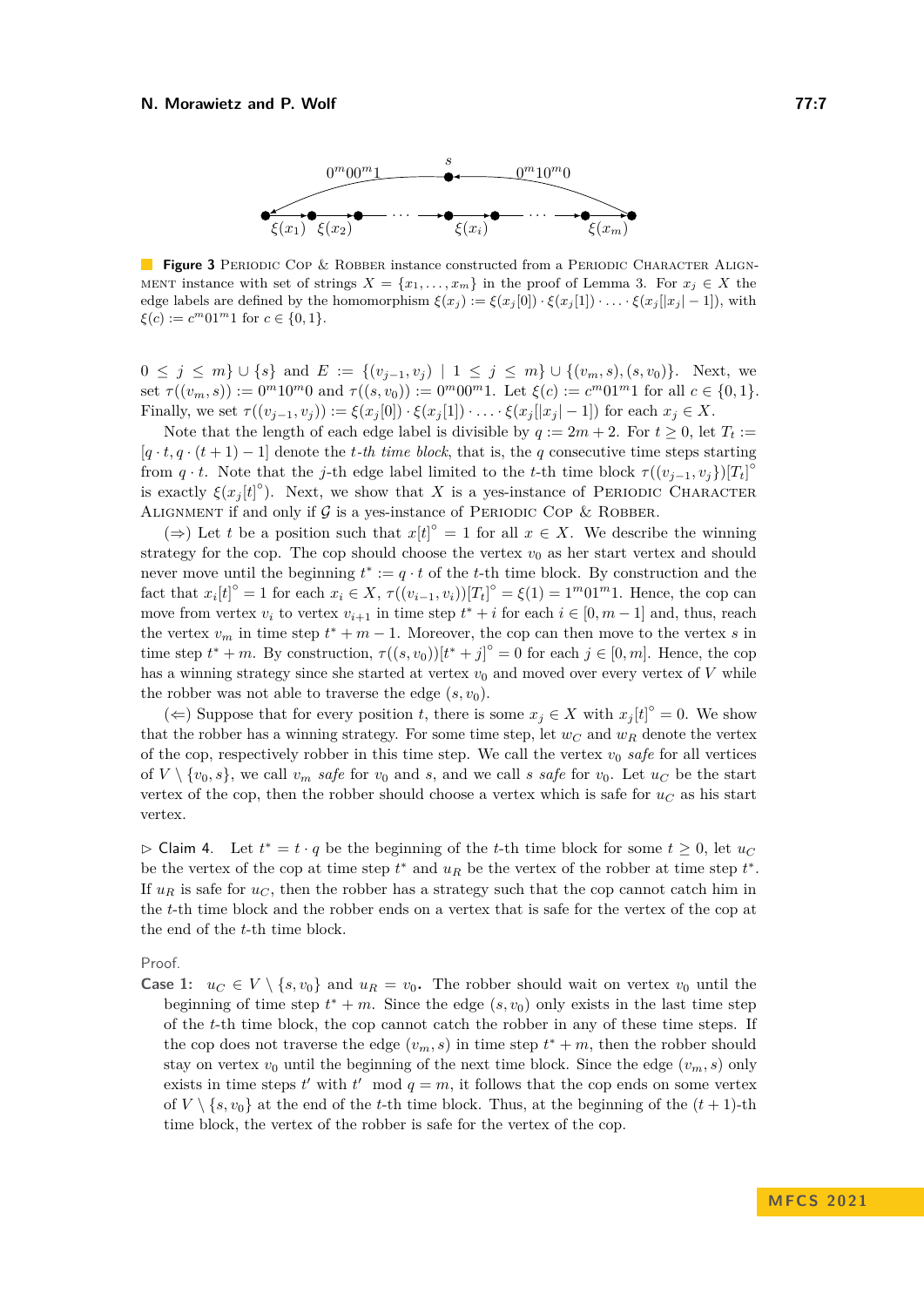### **77:8 A Timecop's Chase Around the Table**

Otherwise, the cop traverses the edge  $(v_m, s)$  in time step  $t^* + m$ . Then, the robber should traverse the edge  $(v_{i-1}, v_i)$  in time step  $t^* + m + i$  for each  $i \in [1, m]$ , while the cop has to wait on *s*. Hence, the robber reaches  $v_m$  in time step  $t^* + q - 2$ . In time step  $t^* + q - 1$ , the cop can either stay on *s* or move to  $v_0$ . In both cases the robber should stay on  $v_m$  which is safe for both  $s$  and  $v_0$ .

- **Case 2:**  $u_C = s$  and  $u_R = v_m$ . Since the edge  $(s, v_0)$  only exists in the last time step of the *t*-th time block, the cop has to stay on *s* until the beginning of time step  $t^* + q - 1$ . In time step  $t^* + q - 1$ , the cop can either stay on *s* or move to  $v_0$ . In both cases the robber stays on  $v_m$  which is safe for both *s* and  $v_0$ .
- **Case 3:**  $u_C = v_0$  and  $u_R \in \{v_m, s\}$ . Let  $j \in [1, m]$  such that  $x_j[t]^\circ = 0$ , recall that by definition of  $\tau$  it follows that  $\tau((v_{j-1}, v_j))[T_t]^{\circ} = 0^m 01^m 1$ . Thus, the cop cannot reach the vertex  $v_m$  in the first  $m+1$  time steps of the *t*-th time block. In time step  $t^* + m$ , the robber should stay on *s* if *s* is his current vertex or traverse the edge  $(v_m, s)$ , otherwise. Since this is the only time step in which this edge exists in the *t*-th time block, the cop cannot catch the robber in this time block. Until the beginning of time step  $t^* + q - 1$ , the robber should stay on  $s$ . If the cop ends her turn on vertex  $v_0$ , then the robber should stay on *s*. Otherwise, the robber should traverse the edge  $(s, v_0)$  in time step  $t^* + q - 1$ . In both cases, the vertex of the robber is safe for the vertex of the cop at the beginning of the  $(t+1)$ -th time block.  $\lhd$

By using Claim [4,](#page-6-1) one can show via induction, that the robber has an infinite evasive strategy and, thus,  $\mathcal G$  is a no-instance of PERIODIC COP & ROBBER.

For the next section, we will stick to edge periodic cycles and consider families of cop-winning *undirected* edge periodic cycles.

# <span id="page-7-0"></span>**4 Sharp bounds on the length required to ensure robber-winning edge periodic cycles**

In [\[8\]](#page-13-9), an upper bound on the cycle length of an edge periodic cycle in dependence of  $\text{lcm}(L_G)$ , required to ensure an robber winning strategy, was given. Namely, for  $|V| = n$ , the graph G is robber winning if  $n \geq 2 \cdot \ell \cdot \text{lcm}(L_{\mathcal{G}})$ , where  $\ell = 1$  if  $\text{lcm}(L_{\mathcal{G}}) \geq 2 \cdot \text{max}(L_{\mathcal{G}})$ , and  $\ell = 2$ , otherwise ([\[8,](#page-13-9) Theorem 3]). So far, these bounds where not sharp, as for instance, in [\[8\]](#page-13-9), the only lower bounds are given by cop winning strategies for families of edge periodic cycles with  $n = 1.5 \cdot \text{lcm}(L_G)$  for  $\ell = 1$  ([\[8,](#page-13-9) Theorem 5]), and  $n = 3 \cdot \text{lcm}(L_G)$  for  $\ell = 2$  and  $\max(L_G) = \text{lcm}(L_G)$  ([\[8,](#page-13-9) Theorem 4]). We show that both upper bounds ensuring a robber winning strategy are sharp by presenting infinite families of cop-winning edge periodic cycles with  $n = 2 \cdot \ell \cdot \text{lcm}(L_q) - 1$  vertices.

<span id="page-7-1"></span>▶ **Theorem 5.** *For every*  $k \geq 3$  *and*  $l \in \{1,2\}$ *, there exists a cop-winning edge periodic cycle*  $\mathcal{G} = (V, E, \tau)$  with  $\max(L_G) = k$  and  $n = 2 \cdot \ell \cdot \text{lcm}(L_G) - 1$  vertices, where  $\text{lcm}(L_G) \geq 2k$  $if \ell = 1, and \, lcm(L_{\mathcal{G}}) = k, otherwise.$ 

In order to prove Theorem [5,](#page-7-1) we give families of edge periodic cycles for  $\ell = 1$  and  $\ell = 2$ , each, beginning with  $\ell = 2$ , i.e., the case that  $\text{lcm}(L_G) < 2 \cdot \text{max}(L_G)$ .

<span id="page-7-2"></span>▶ **Lemma 6.** For every  $k > 2$  there exists an edge periodic cycle  $\mathcal{G} = (V, E, \tau)$  with  $lcm(L<sub>G</sub>) = k = max(L<sub>G</sub>)$ *, and*  $n = 4k - 1$  *vertices that is cop-winning.* 

**Proof.** Consider the edge periodic cycle  $\mathcal{G}_k = (V, E, \tau)$  depicted in Figure [4](#page-8-0) with  $|V| = 4k - 1$ . This graph admits a cop winning strategy if the cop picks the highlighted vertex with index 0 as her start vertex. The vertices are indexed by positive numbers indicating their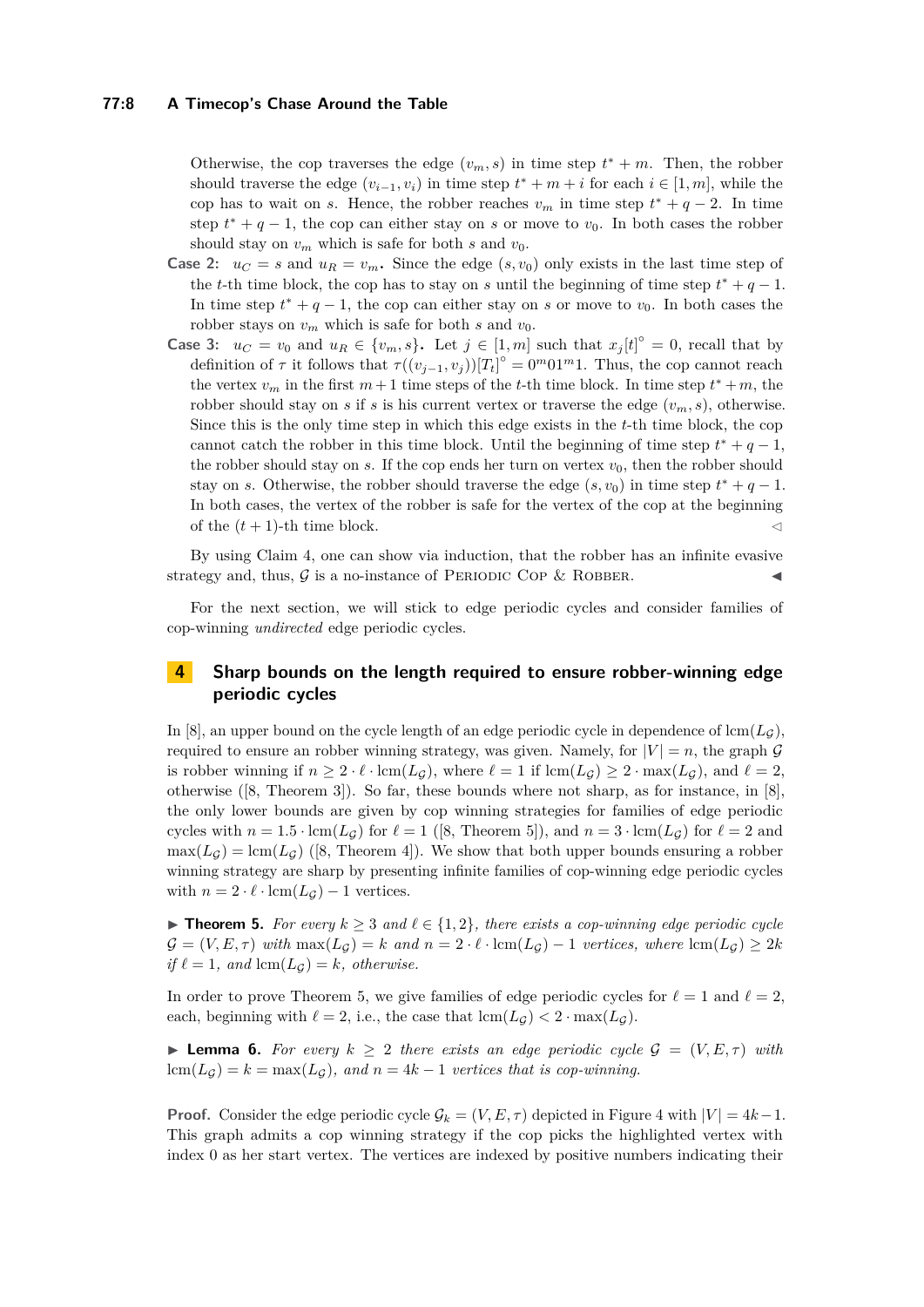<span id="page-8-0"></span>

**Figure 4** Cycle with  $4 \cdot k - 1$  vertices and lcm( $L_G$ ) = *k* with a cop winning strategy from the start vertex marked in red. Edges not drawn (depicted by dots) are 1-edges; for all other edges,  $\tau(e)$ is explicitly noted (with gray background). The clockwise [counterclockwise] distance of each vertex to the start vertex of the cop is given as a positive [negative] number.

<span id="page-8-1"></span>**Table 1** Time steps with corresponding positions of cop and robber in the edge periodic cycle depicted in Figure [4.](#page-8-0) All positions are *after* moving in this time step. The time step *s* denotes the start configuration. Recall that the cop moves first.

| time step                   | pos. cop         | pos. robber    | time step        | pos. cop  | pos. robber |
|-----------------------------|------------------|----------------|------------------|-----------|-------------|
| $\mathcal{S}_{\mathcal{S}}$ | $\theta$         | $2k-1$         | S                | $\theta$  | $-(2k-1)$   |
| $\theta$                    | 1                | $2k-1$         | $k-1$            | $-(k)$    | $-(2k)$     |
| $k-1$                       | $\boldsymbol{k}$ | 2k             | $\boldsymbol{k}$ | $-(k+1)$  | $-(2k+1)$   |
| $2k-3$                      | $2k-2$           | $3k-2$         | $2k-2$           | $-(2k-1)$ | $-(3k-1)$   |
| $2k-2$                      | $2k-1$           | $3k-2$         | $2k-1$           | $-(2k)$   | $-(3k)$     |
| $2k-1$                      | 2k               | $3k-2$         | $3k-3$           | $-(3k-2)$ | $-(4k-2)$   |
| 2k                          | $2k+1$           | $3k-1$         | 3k               | $-(3k+1)$ | $\theta$    |
| $3k-3$                      | $3k-2$           | $4k-4$         | $4k-3$           | $-(4k-2)$ | $-(k-3)$    |
| 3k                          | $3k-1$           | $\Omega$       | 4k               | 0         | $-(k)$      |
| $3k+1$                      | 3k               | $\Omega$       | $5k-1$           | $-(k-1)$  | $-(k)$      |
| $4k-1$                      | $4k-2$           | $\overline{0}$ | 5k               | $-(k)$    | 臭           |
| 4k                          | $\theta$         | ష              |                  |           |             |

clockwise distance to the start vertex of the cop, and with negative numbers indicating their counterclockwise distance. Let the cop pick vertex 0. We consider the antipolar vertices  $+(2k-1)$  and  $-(2k-1)$  as potential start vertices of the robber. We show that if the robber picks vertex  $+(2k-1)$ , then the cop has a winning strategy by continuously running clockwise, starting in time step zero, and if the robber picks vertex  $-(2k-1)$ , the same applies running counterclockwise. Note that these two positions represent extrema and being able to catch the robber at these vertices implies being able to catch him at all vertices in the graph. Table [1](#page-8-1) shows the positions of the cop and robber for these strategies for  $k \geq 4$ . For each time step, the position after both players moved are depicted; *s* is the start configuration. We abbreviate consecutive 1-edges and only depict the time steps and positions when one of the players reaches a non-trivial edge. For the cases of  $k = 2$  and  $k = 3$ the cop catches the robber earlier than depicted in Table [1,](#page-8-1) namely in step  $t = 6$  clockwise and  $t = 8$  counterclockwise for  $k = 2$  and in step  $t = 6$  clockwise and  $t = 9$  counterclockwise for  $k = 3$  if the robber chooses the corresponding antipolar start vertices. Details on case  $k = 2$  and  $k = 3$ , and a concrete example for  $k = 4$ , can be found in the appendix.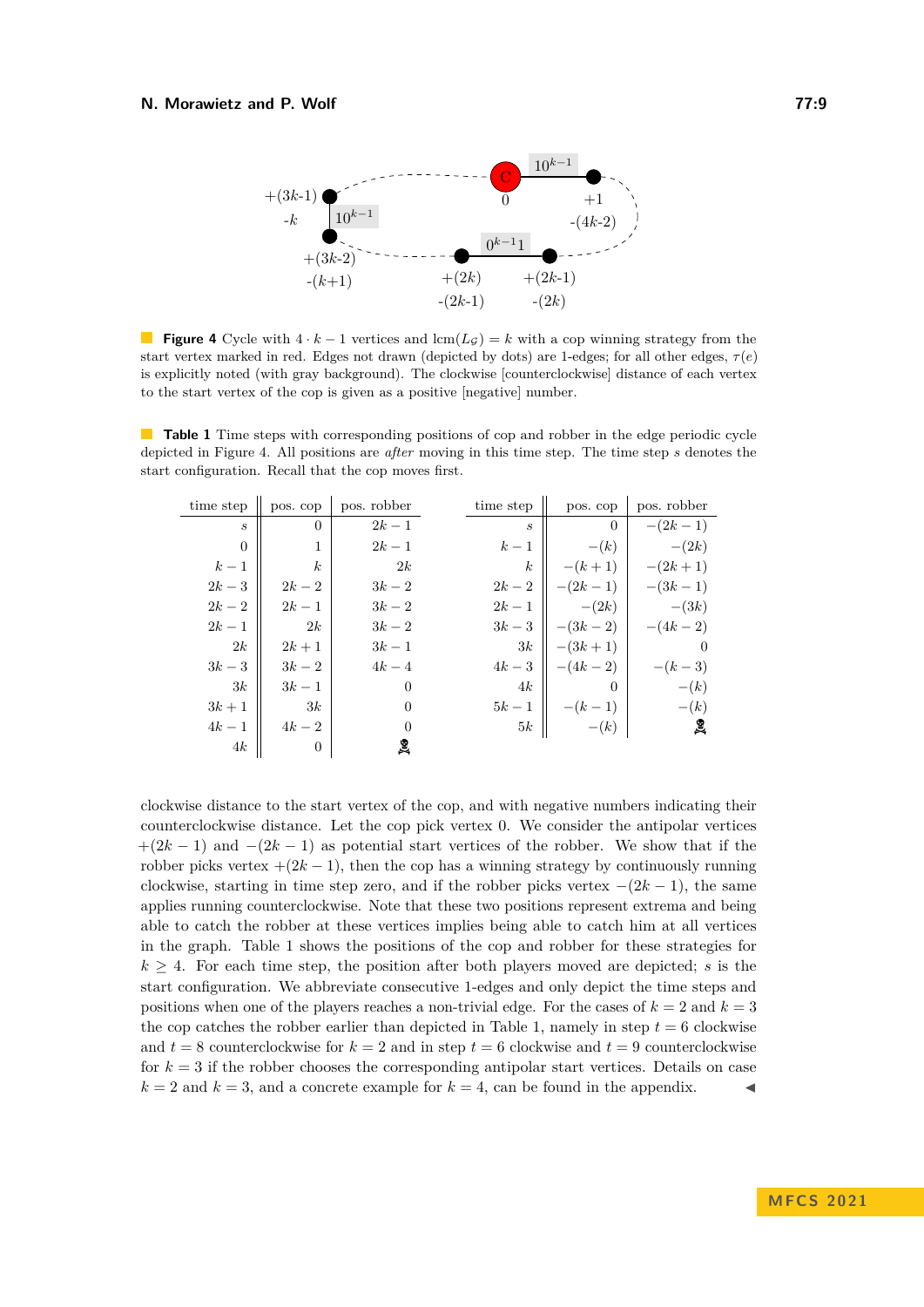#### **77:10 A Timecop's Chase Around the Table**

<span id="page-9-0"></span>

**Figure 5** Cycle with  $6 \cdot k - 1$  vertices and lcm( $L_g$ ) = 3*k* with a cop winning strategy from the start vertex 0 where  $k = 2^m$  and  $m \ge 2$ . Edges not drawn (depicted by dots) or edges without an explicit label are 1-edges; for all other edges,  $\tau(e)$  is explicitly noted (with gray background).

For the case that  $\ell = 1$ , i.e., when  $\text{lcm}(L_G) \geq 2 \cdot \text{max}(L_G)$ , we slightly adapt the family of graphs depicted in Figure [4.](#page-8-0) Note that for  $\max(L_G) = 2$  there is no edge periodic cycle  $\mathcal{G} = (V, E, \tau)$  with  $\text{lcm}(L_{\mathcal{G}}) > \text{max}(L_{\mathcal{G}}) = 2$ .

▶ **Lemma 7.** *For every*  $k \geq 3$  *with*  $k \neq 2^m$  *for all*  $m \in \mathbb{N}$ *, there exists an edge periodic*  $cycle \mathcal{G} = (V, E, \tau)$  *with*  $lcm(L_{\mathcal{G}}) = 2 \cdot max(L_{\mathcal{G}}) = 2 \cdot k$ , and  $n = 2 \cdot 2k - 1$  *vertices that is cop-winning.*

**Proof.** For the case  $\ell = 1$  we introduce an artificial edge label in the edge periodic cycle in Figure [4,](#page-8-0) such that the  $lcm(L<sub>G</sub>)$  is exactly 2*k*. This edge will not affect the run of the cop. Its purpose is to introduce a factor 2 in the number of vertices compensating the missing factor 2 from the variable  $\ell$ . Therefore, note that the edge  $e_{1,2}$  connecting vertex +1 and +2 is taken by the cop only once, in the clockwise run in time step 1 and in the counterclockwise run in time step 4*k* − 3. Hence, the cop only crosses the edge in an odd time step. We can write *k* as  $k = 2^i \cdot j$  where *j* is an odd number with  $j > 1$  since  $k \neq 2^m$ . Then, introducing a string  $\tau(e_{1,2}) = 01^{2^{i+1}-1}$  of length  $2^{i+1}$  yields a least common multiple of  $\text{lcm}(L_{\mathcal{G}}) = 2^{i+1} \cdot j = 2 \cdot k$ .

In the case of  $\max(L_G) = k = 2^m$  for some  $m \in \mathbb{N}$ , it holds that for the smallest possible value of  $\text{lcm}(L_G)$  with  $\text{lcm}(L_G)$  *>* max $(L_G)$ , we have  $\text{lcm}(L_G) \geq 3 \cdot \text{max}(L_G)$ . Hence, in these cases we need a separate family of graphs.

<span id="page-9-1"></span>**Lemma 8.** For every  $k = 2^m$  with  $m \geq 2$ , there exists an edge periodic cycle  $\mathcal{G} = (V, E, \tau)$ *with* lcm( $L_G$ ) = 3 · max( $L_G$ ) = 3 · *k, and*  $n = 6 \cdot k - 1$  *vertices that is cop-winning.* 

**Proof.** Consider the edge periodic cycle  $\mathcal{G}_k = (V, E, \tau)$  depicted in Figure [5](#page-9-0) with  $|V| = 6k - 1$ . This graph admits a cop winning strategy if the cop picks the highlighted vertex with index 0 as her start vertex. The vertices are indexed by positive numbers indicating their clockwise distance to the start vertex of the cop. Let the cop pick vertex 0. We show that if the robber picks vertex  $3k - 1$ , then the cop has a winning strategy by continuously running clockwise, starting in time step zero. Since for each  $j$ , starting from vertex 0, the label of the  $j$ -th edge clockwise is equal to the label of the *j*-th edge counterclockwise, the same applies running counterclockwise if the robber picks vertex 3*k*. Note that these two positions represent extrema and being able to catch the robber at these vertices implies being able to catch him at all vertices in the graph. Suppose that the robber picks vertex  $3k - 1$ . Since  $k = 2^m$ for some  $m \geq 2$ ,  $\frac{3}{2} \cdot k$  and  $\frac{9}{2} \cdot k$  are divisible by 3. Hence for each  $j \in [1, 6k - 3]$ , the cop can traverse the edge  $\{j, j+1\}$  in time step *j* and, thus, reach the vertex  $5k-1$  in time step  $5k - 2$ . We show that, starting from vertex  $3k - 1$  and running clockwise, the robber cannot reach vertex 5*k* prior than time step  $5k - 1$ . This then implies, that the cop catches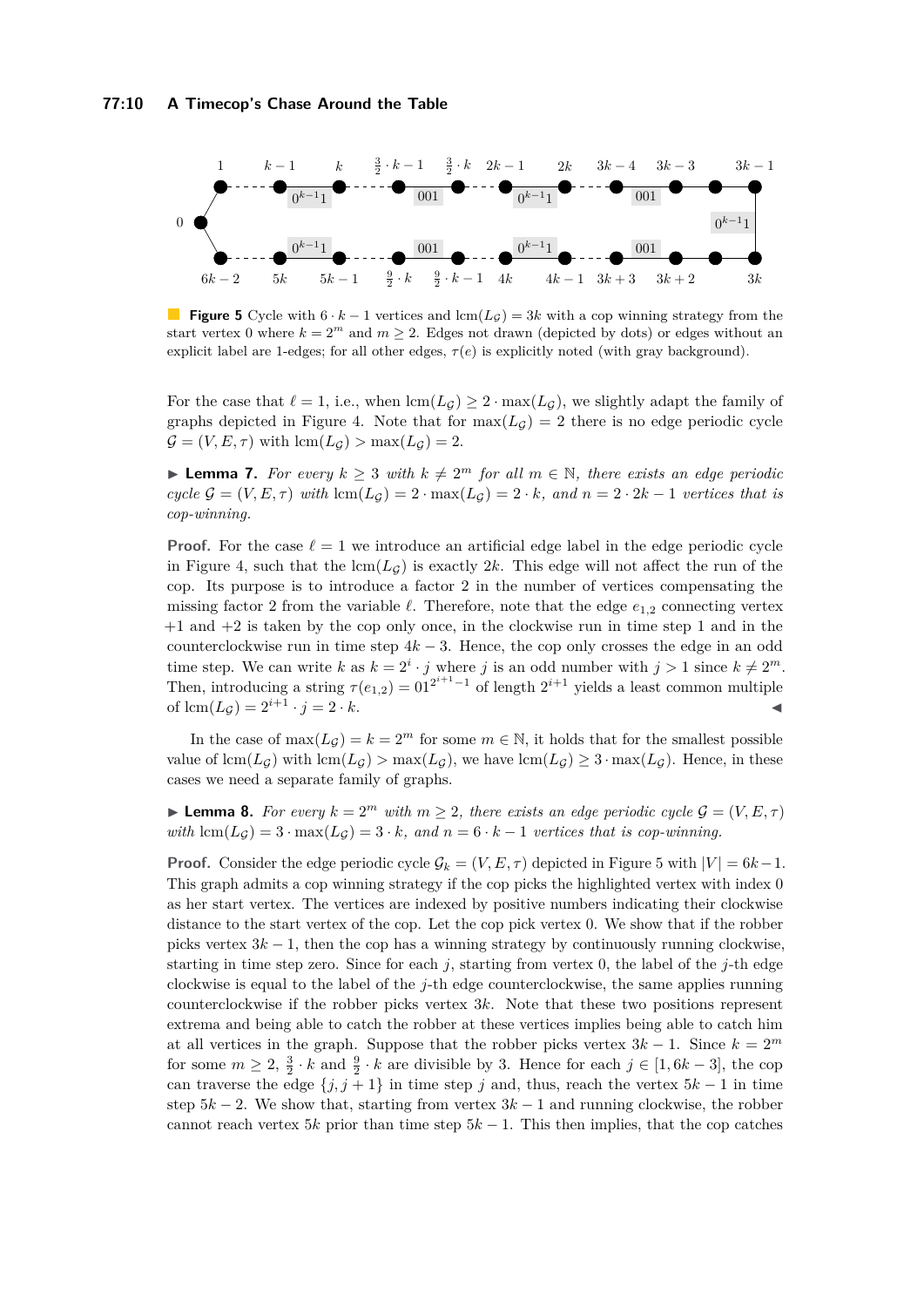the robber after at most  $5k - 2$  time steps. Note that the first time the robber can traverse the edge  $\{3k-1, 3k\}$  is at time step  $k-1$ . Hence, the robber reaches the vertex  $3k+2$ not prior than time step  $k + 1$ . Since k is not divisible by 3, the robber cannot traverse the edge  ${3k + 2, 3k + 3}$  in time step  $k + 2$ . Thus, the robber cannot reach the vertex  $4k - 1$ prior than time step 2*k* and consequently, he cannot traverse the edge  $\{4k - 1, 4k\}$  prior than time step  $3k - 1$ . Hence, the robber reaches the vertex  $\frac{9}{2}k - 1$  not prior than time step  $\frac{7}{2}k - 2$ . Since *k* is not divisible by 3, the robber cannot traverse the edge  $\{\frac{9}{2}k - 1, \frac{9}{2}k\}$ in time step  $\frac{7}{2}k - 1$ . Thus, the robber cannot reach the vertex  $5k - 1$  prior than time step  $4k$ and consequently, he cannot traverse the edge  ${5k-1, 5k}$  prior than time step  $5k-1$ . Hence, the statement holds. A concrete example for  $k = 4$  can be found in the appendix.

# <span id="page-10-0"></span>**5 Complexity upper bounds**

The main result of this section is that the PERIODIC COP & ROBBER problem for *general* edge periodic graphs can be solved in polynomial space. Note that two-player games may take exponentially many turns and hence containment in PSPACE is not obvious. In our case, already the period of graphs on which the game is played is exponential in general. This prohibits a standard incremental PSPACE algorithm approach. We show that despite the potentially exponential period of the sequence of graphs  $\mathcal{G}(t)$  we show that we can determine whether the cop has a winning strategy by sweeping through the configuration space in a way that we only consider polynomially many vertices in each step. The fact that we only consider one cop and one robber is here crucial for the polynomial bound.

<span id="page-10-1"></span>▶ **Theorem 9.** Periodic Cop & Robber *for edge periodic graphs is contained in* PSPACE*.*

For general edge periodic graphs, the PERIODIC COP & ROBBER problem was reduced in  $[8]$ to a variant of the AND-OR GRAPH REACHABILITY problem  $[6]$  via an exponential time reduction. The AND-OR GRAPH REACHABILITY problem is a two player game where players move a token in an AND-OR graph from a source to a target. An AND-OR graph is a graph  $G = (V_0 \cup V_0, E)$  where the set of vertices is partitioned into a set of AND vertices  $V_0$  and a set of OR vertices  $V_V$ . If the token is on an OR vertex, then player 0 moves the token, otherwise player 1 moves the token. Player 0 wins if the token finally reaches the target. The And-Or Graph Reachability problem is known to be PTIME-complete [\[12\]](#page-13-16). The reduction in [\[8\]](#page-13-9) unrolls the edge periodic graph into its configuration graph. Considering the PERIODIC COP & ROBBER problem, we define for an edge periodic graph  $\mathcal{G} = (V, E, \tau)$ , the *configuration graph*  $C_{\mathcal{G}} = (V_{C_{\mathcal{G}}}, E_{C_{\mathcal{G}}})$  of  $\mathcal{G}$  with node set  $V \times V \times \{c, r\} \times [\text{lcm}(L_{\mathcal{G}})]$ . Here, a node  $(u_c, u_r, s, t)$  denotes in the temporal snapshot graph  $\mathcal{G}(t)$ , that the cop is on vertex  $u_c$ , the robber on vertex  $u_r$ , and the cop moves next if  $s = c$ , otherwise the robber moves next. A node  $(u_c, u_r, s, t)$  is connected with a directed edge to some node  $(u'_c, u'_r, s', (t + 1))$ mod lcm( $L_g$ )), if  $s = c$ ,  $s' = r$ ,  $u'_r = u_r$ , and  $u'_c = u_c$  or  $u_c$  and  $u'_c$  are connected by an edge which is present in time step  $t$ . If  $s = r$  the same holds for  $c$  and  $r$  interchanged. Hence, the configuration graph  $\mathcal{C}_{\mathcal{G}}$  is of size  $\mathcal{O}(|V|^2 \cdot \text{lcm}(L_{\mathcal{G}})).$ 

The configuration graph  $C_G$  is then turned into an AND-OR graph by declaring nodes  $(u_c, u_r, s, t)$  with  $s = c$  as OR vertices and nodes with  $s = r$  as AND vertices. As lcm( $L_G$ ) can be of size exponential in  $|L_{\mathcal{G}}|$ , it follows from [\[8\]](#page-13-9) that PERIODIC COP & ROBBER is contained in EXPTIME. Note that the exponential blow-up comes from the very deterministic process of unrolling the edge periodic graph into a TVG with global periodicity  $lcm(L_G)$ . Representing this TVG in a framework which only allows for global periodicity, such as the setting in [\[18\]](#page-14-1), would require a representation of the TVG in size  $\mathcal{O}(\text{lcm}(L_G))$  and allow for a polynomial time reduction to the AND-OR GRAPH REACHABILITY problem yielding membership in PTIME for PERIODIC COP & ROBBER in this setting.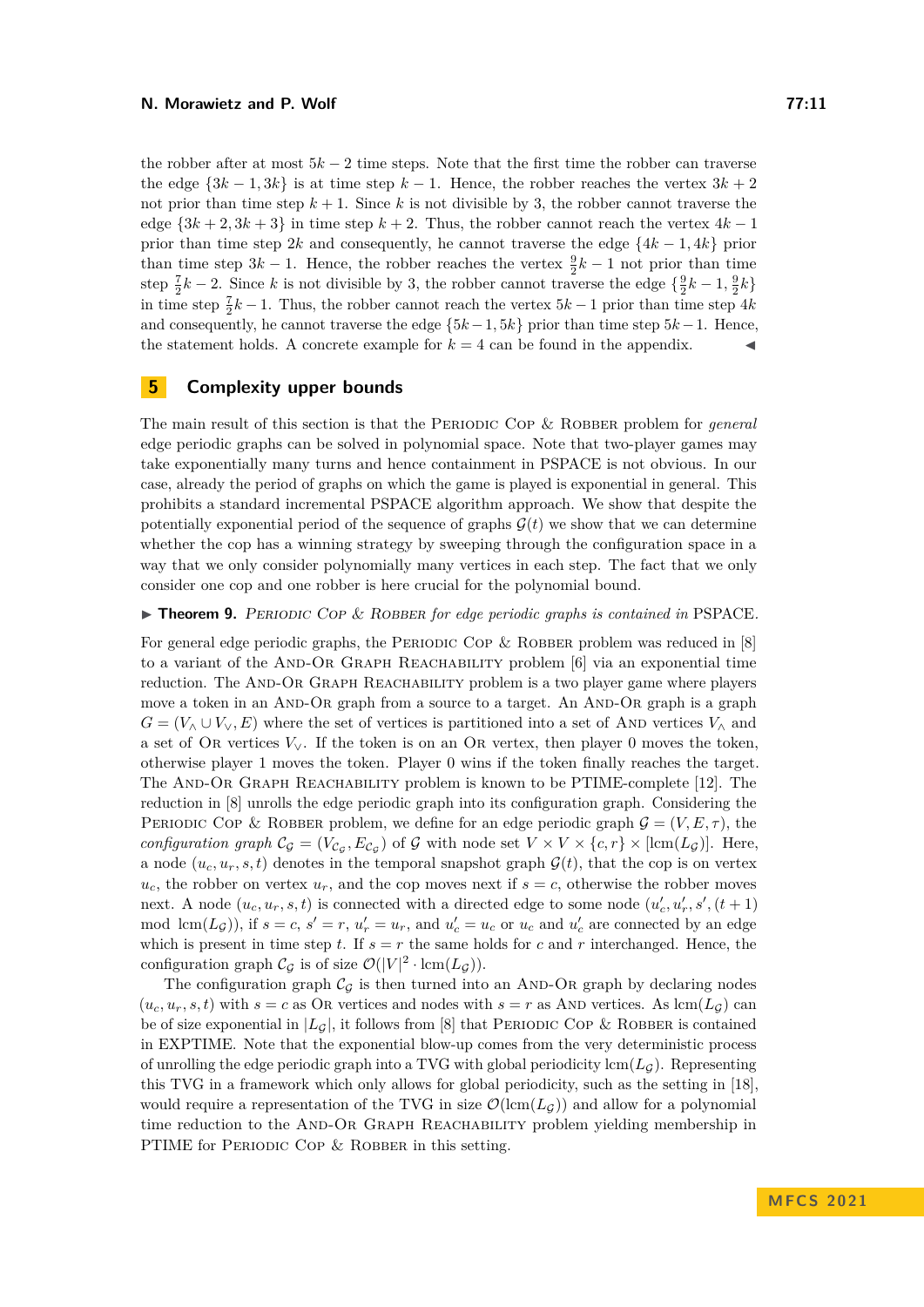#### **77:12 A Timecop's Chase Around the Table**

In the following, we show how use the structural properties of the configuration graph  $C_G$ to solve the AND-OR GRAPH REACHABILITY for  $\mathcal{C}_G$  in polynomial space. We begin with giving an upper bound on the length of a shortest chase in  $\mathcal{G}$ .

<span id="page-11-0"></span>**Lemma 10.** Let  $\mathcal{G} = (V, E, \tau)$  be an edge periodic graph. If G is cop-winning, then the *robber can be caught within*  $n^2 \cdot \text{lcm}(L_g)$  *rounds.* 

**Proof.** Consider the configuration graph  $\mathcal{C}_{\mathcal{G}} = (V_{\mathcal{C}_{\mathcal{G}}}, E_{\mathcal{C}_{\mathcal{G}}})$  of  $\mathcal{G}$ . Note that two configurations of a PERIODIC COP  $&$  ROBBER game on the same temporal snapshot graph with identical positions of the cop and robber in different time steps *t* and *t'* which differ by a multiple of  $lcm(L<sub>G</sub>)$  are indistinguishable as configurations of the game. Hence, the size of  $C<sub>G</sub>$  is bounded by  $2n^2 \cdot \text{lcm}(L_{\mathcal{G}})$ .

Now let  $\pi$  be a shortest sequence of configurations for the start vertices  $v_c$  and  $v_r$  such that  $\pi$  ends with a cop-winning configuration. If  $|\pi| > 2n^2 \cdot \text{lcm}(L_g)$ , then  $\pi$  contains two indistinguishable configurations  $\pi_{i_1}$  and  $\pi_{i_2}$ . Clearly, the cop made no progress towards capturing the robber in the sequence  $\pi_{i_1}, \ldots, \pi_{i_2-1}$ . As  $\pi_{i_1}$  and  $\pi_{i_2}$  are indistinguishable, removing the sequence  $\pi_{i_1}, \ldots, \pi_{i_2-1}$  from  $\pi$  yields a shorter sequence of configurations ending in a cop-winning configurations violating the assumed minimality of  $\pi$ .

**Proof of Theorem [9.](#page-10-1)** We will follow the ideas from [\[8\]](#page-13-9) of reducing the PERIODIC COP & ROBBER problem to a variant of the AND-OR GRAPH REACHABILITY problem. Therefore, we will need the notion of *attractors* in an AND-OR graph. Let  $G = (V, E)$  be an AND-OR graph with  $V = V_\wedge \cup V_\vee$ . Instead of considering a single target, we consider a set *T* of targets and say that player 0 wins if the token finally reaches any state in *T*. Let  $s \in V$  be the start vertex. Intuitively, the set of attractors of *G* is the set of vertices from which player 0 can win the game. More formally, we inductively define the set of attractors Attr of *T* as:

$$
Attr0 = T,
$$
  
\n
$$
Attri+1 = Attri \cup \{v \in V_{\land} \mid \forall \{u, v\} \in E : u \in Attri\} \cup \{v \in V_{\lor} \mid \exists \{u, v\} \in E : u \in Attri\},
$$
  
\n
$$
Attr = \bigcup_{i \geq 0} Attri.
$$

Let  $\mathcal{G} = (V, E, \tau)$  be the input edge periodic graph and let  $\mathcal{C}_{\mathcal{G}} = (V_{\mathcal{C}_{\mathcal{G}}}, E_{\mathcal{C}_{\mathcal{G}}})$  be the configuration graph of  $G$ . We will also identify  $C_G$  as an AND-OR graph by declaring nodes  $(u_c, u_r, s, t)$  of  $\mathcal{C}_{\mathcal{G}}$  with  $s = c$  as Or vertices and nodes with  $s = r$  as AND vertices. We define the set of nodes  $T = \{(u_c, u_r, s, t) \in V_{\mathcal{C}_{\mathcal{G}}} \mid u_c = u_r\}$  as the target set of the AND-OR graph  $\mathcal{C}_{\mathcal{G}}$ . We will now prove that the ideas from [\[8\]](#page-13-9) of solving the PERIODIC COP & ROBBER game by checking if (i) there is some vertex  $u_c$  such that for all vertices  $u_r \in V$ , the node  $(u_c, u_r, c, 0) \in V_{\mathcal{C}_{\mathcal{G}}}$  is an attractor in the AND-OR graph  $\mathcal{C}_{\mathcal{G}}$ , can be implemented in polynomial space. Note that the set of attractors in  $\mathcal{C}_G$  corresponds to the set of configurations from which the cop has a winning strategy. We use Lemma [10](#page-11-0) to unroll the configuration graph in order to obtain a leveled directed acyclic graph  $(DAG)$  which has width  $n^2$  in each level and through which we can sweep level by level in order to verify property (i).

By Lemma [10](#page-11-0) we know that in order to verify property (i) it is sufficient to consider paths of length at most  $2n^2 \cdot \text{lcm}(L_g)$  in  $\mathcal{C}_g$  (the factor 2 is due to the alternation of players). As the configuration graph is cyclic (due to modulo counting by  $\text{lcm}(L_G)$ ) we unroll the graph  $n^2$  times to allow for different time steps up to  $n^2 \cdot \text{lcm}(L_g)$ . The obtain DAG is big enough to contain any shortest chase starting in any time step  $t \leq \text{lcm}(L_{\mathcal{G}})$ . The so obtained graph  $\mathcal{C}'_{\mathcal{G}}$  consists of the node set  $V_{\mathcal{C}'_{\mathcal{G}}} = V \times V \times \{c, r\} \times [n^2 \cdot \text{lcm}(L_{\mathcal{G}})]$  and the edge set  $E_{\mathcal{C}'_{\mathcal{G}}}$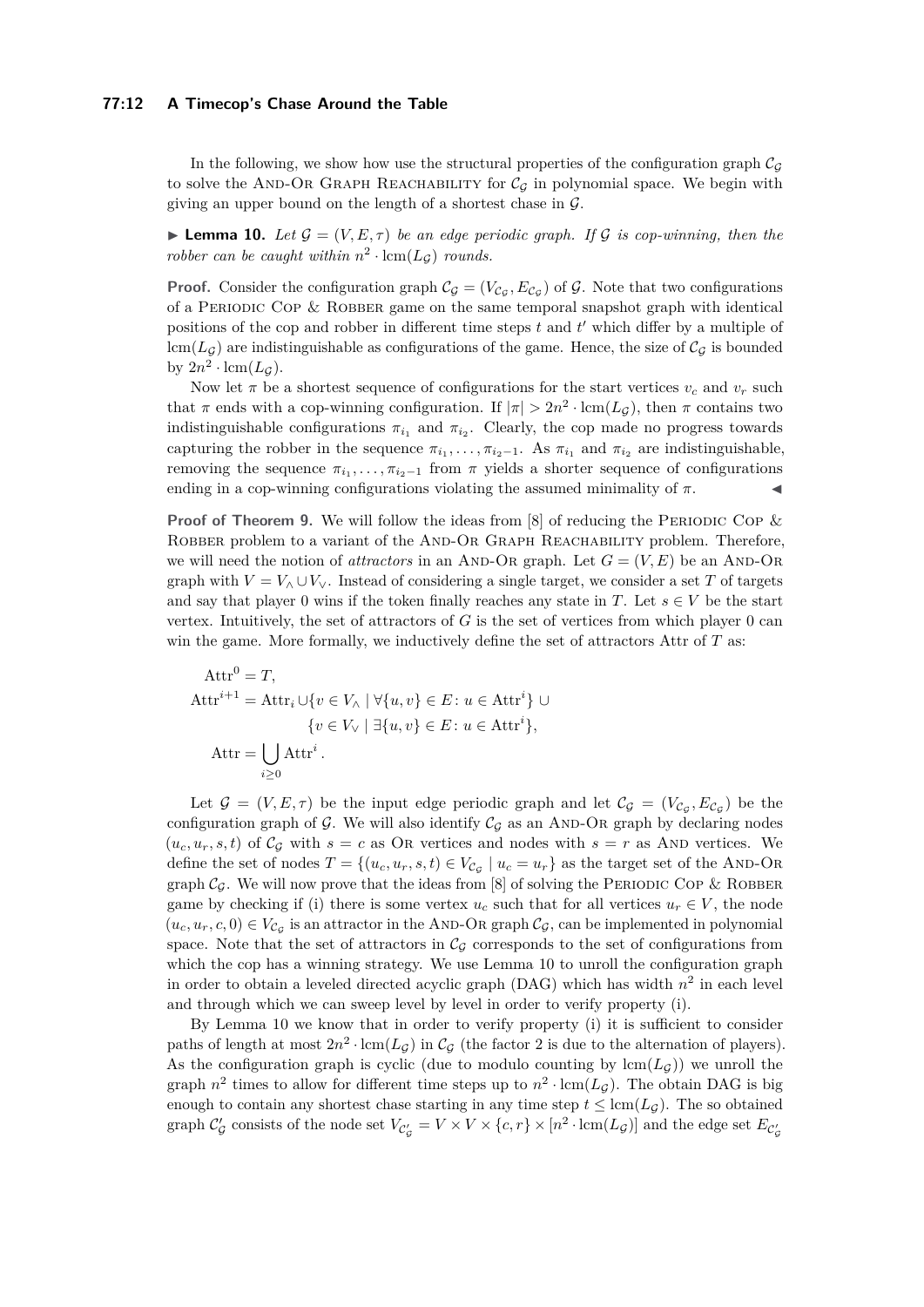extending  $E_{\mathcal{C}_{\mathcal{G}}}$  as  $((u_c, u_r, s, t), (u'_c, u'_r, s', t')) \in E_{\mathcal{C}_{\mathcal{G}}'}$  if and only if  $t' \in \{t, t + 1\}$ ,  $((u_c, u_r, s, t))$  $\text{mod }\operatorname{lcm}(L_{\mathcal{G}})$ ,  $(u'_{c}, u'_{r}, s', t' \mod \operatorname{lcm}(L_{\mathcal{G}})) \in E_{\mathcal{C}_{\mathcal{G}}}$  and  $t, t' \leq n^2 \cdot \operatorname{lcm}(L_{\mathcal{G}}) - 1$ . Verifying property (i) then corresponds to a reachability game in the And-Or graph associated with  $\mathcal{C}'_{\mathcal{G}}$  with target set  $T = \{(u_c, u_r, s, t) \in V_{\mathcal{C}'_{\mathcal{G}}} \mid u_c = u_r\}$  which can be solved using the notion of attractors. Note that in  $\mathcal{C}'_\mathcal{G}$  only nodes with identical time steps or  $t$  and  $t+1$  are connected. Hence, in order to compute which nodes with time step *t* belong to the set of attractors, we need to only know which nodes with time step  $t + 1$  are attractors. Since  $\mathcal{C}'_{\mathcal{G}}$  is a DAG we can start in the level with  $t = n^2 \cdot \text{lcm}(L_g) - 1$  of  $\mathcal{C}'_g$ .

$$
Attr_r^{n^2\cdot \text{lcm}(L_{\mathcal{G}})-1} := \{(u_c, u_r, r, n^2 \cdot \text{lcm}(L_{\mathcal{G}})-1) \mid u_c = u_r\},
$$
  
\n
$$
Attr_r^t := \{(u_c, u_r, r, t) \mid \forall ((u_c, u_r, r, t), (u_c, u'_r, c, t+1)) \in E_{\mathcal{C}'_{\mathcal{G}}} \colon (u_c, u'_r, c, t+1) \in
$$
  
\n
$$
\in Att_r^{t+1}\} \cup \{(u_c, u_r, r, t) \mid u_c = u_r\}, \text{for } n^2 \cdot \text{lcm}(L_{\mathcal{G}}) - 2 \ge t \ge 0,
$$
  
\n
$$
Attr_c^t := \{(u_c, u_r, c, t) \mid \exists ((u_c, u_r, c, t), (u'_c, u_r, r, t)) \in E_{\mathcal{C}'_{\mathcal{G}}} \colon (u'_c, u_r, r, t) \in Att_r^t\}
$$
  
\n
$$
\cup \{(u_c, u_r, c, t) \mid u_c = u_r\}, \text{for } n^2 \cdot \text{lcm}(L_{\mathcal{G}}) - 1 \ge t \ge 0.
$$

For each level  $n^2 \cdot \text{lcm}(L_g) - 1 \ge t \ge 0$  $n^2 \cdot \text{lcm}(L_g) - 1 \ge t \ge 0$  $n^2 \cdot \text{lcm}(L_g) - 1 \ge t \ge 0$  we only need to keep the last level  $(t+1 \text{ if existent})^1$ of  $\mathcal{C}'_\mathcal{G}$  in memory in order to compute the sets  $Attr_c^t$  and  $Attr_r^t$  of nodes  $(u_c, u_r, s, t)$  in  $\mathcal{C}'_{\mathcal{G}}$  from which the cop has a winning strategy where  $s$  equals the sub-script. Note that U<sub>0≤t≤n<sup>2</sup>·lcm( $L_g$ )−1</sub>  $Attr_c^t \cup Attr_r^t =Attr$ . In order to verify property (i) we only need to keep the current and latest sets  $Attr_c^t$ ,  $Attr_c^t$ ,  $Attr_c^{t+1}$ ,  $Attr_c^{t+1}$  in memory yielding a polynomial  $\blacksquare$  space algorithm.  $\blacksquare$ 

# <span id="page-12-0"></span>**6 Discussion**

While we improved the currently known upper bound for the PERIODIC COP  $\&$  ROBBER problem on edge periodic graphs from EXPTIME to PSPACE and improved the lower bounds, of being NP-hard, to include also the very restrictive classes of directed and undirected edge periodic cycles, a gap in the complexity of PERIODIC COP  $&$  ROBBER remains. It is worth noticing that on one side the chosen representation of edge periodic graphs is quite compact, as a natural proof for a cop-winning strategy might be of exponential length in the input size, since the periodicity of the whole graph is the least common multiple of the periodicity of each edge, which prevents the use of a simple guess & check approach for NP-membership. On the other side, the chosen representation is still exponentially larger than the representation by on-line programs used in [\[17\]](#page-13-8) where PSPACE-completeness for the reachability problem on a related but different class of periodic TVGs was obtained.

If we consider *directed* edge periodic *cycles*, then determining whether the given cycle is cop-winning boils down to deterministically simulating the chase starting from a (guessed) cop vertex and time step, as the optimal strategies for the cop and robber are both to keep running whenever possible (without bumping into the cop). For the robber the optimal start vertex is directly behind the cop. Since  $lcm(L_G)$  can be exponentially large in the size of G the only known upper bound on the number of steps in the simulation of the chase starting in time step  $t$  is exponential in the size of  $\mathcal G$ , while the chase does not reveal any complexity. The simulation could even be performed by a log-space Turing-Machine being equipped with

<span id="page-12-1"></span><sup>&</sup>lt;sup>1</sup> Note that we can easily compute the snapshot  $\mathcal{G}(n^2 \cdot \text{lcm}(L_g)) = \mathcal{G}(0)$  by drawing all edges with  $\tau(e)[0]^\circ = 1$ ; and from  $\mathcal{G}(t)$  for some time step *t*, the snapshot  $\mathcal{G}(t-1)$  by shifting the pointer in each  $\tau(e)$  one step to the left. Therefore, we can compute from each level  $t+1$  of  $\mathcal{C}'_g$  the level  $t$  in polynomial time and space.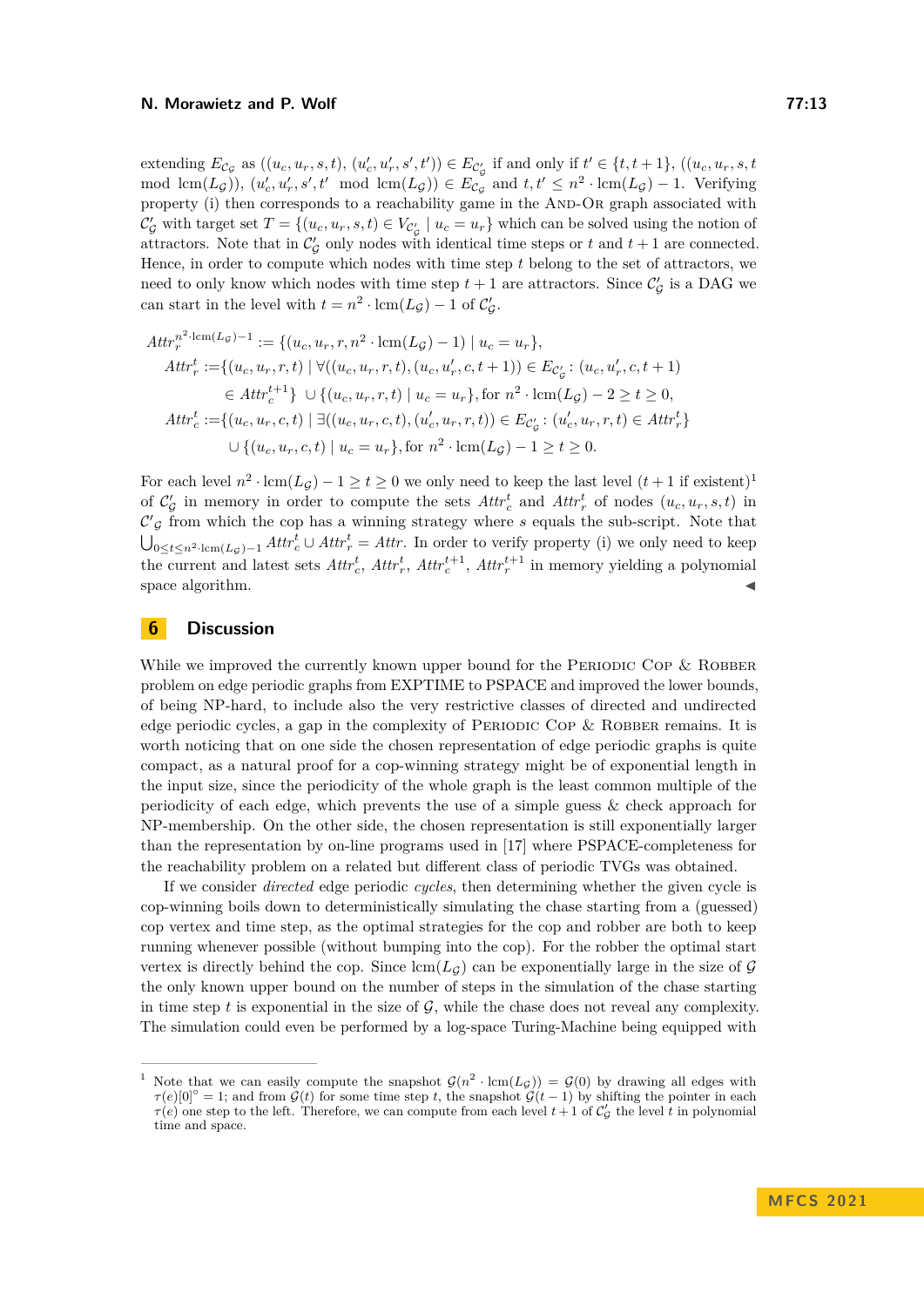# **77:14 A Timecop's Chase Around the Table**

a clock which allows for modulo queries of logarithmic size. To better understand the precise complexity of Periodic Cop & Robber on directed edge periodic cycles, the theoretical analysis of potential families of cycles with shortest cop-winning strategies of exponential size would be of great interest and might indicate the necessity for a new complexity class consisting of simple simulation problems with exponential duration time.

#### **References**

- <span id="page-13-6"></span>**1** Sandeep Bhadra and Afonso Ferreira. Complexity of connected components in evolving graphs and the computation of multicast trees in dynamic networks. In *Proceedings of the 2nd International Conference on Ad-Hoc, Mobile, and Wireless Networks*, volume 2865 of *Lecture Notes in Computer Science*, pages 259–270. Springer, 2003.
- <span id="page-13-5"></span>**2** Niclas Boehmer, Vincent Froese, Julia Henkel, Yvonne Lasars, Rolf Niedermeier, and Malte Renken. Two influence maximization games on graphs made temporal. *CoRR*, abs/2105.05987, 2021. [arXiv:2105.05987](http://arxiv.org/abs/2105.05987).
- <span id="page-13-10"></span>**3** Anthony Bonato. *The game of cops and robbers on graphs*. American Mathematical Soc., 2011.
- <span id="page-13-0"></span>**4** Arnaud Casteigts, Paola Flocchini, Walter Quattrociocchi, and Nicola Santoro. Time-varying graphs and dynamic networks. *Int. J. Parallel Emergent Distributed Syst.*, 27(5):387–408, 2012.
- <span id="page-13-13"></span>**5** Nancy E. Clarke and Gary MacGillivray. Characterizations of k-copwin graphs. *Discret. Math.*, 312(8):1421–1425, 2012.
- <span id="page-13-15"></span>**6** Luca de Alfaro, Thomas A. Henzinger, and Orna Kupferman. Concurrent reachability games. *Theor. Comput. Sci.*, 386(3):188–217, 2007.
- <span id="page-13-4"></span>**7** Bolin Ding, Jeffrey Xu Yu, and Lu Qin. Finding time-dependent shortest paths over large graphs. In *Proceedings of the 11th International Conference on Extending Database Technology*, volume 261 of *ACM International Conference Proceeding Series*, pages 205–216. ACM, 2008.
- <span id="page-13-9"></span>**8** Thomas Erlebach and Jakob T. Spooner. A game of cops and robbers on graphs with periodic edge-connectivity. In *Proceedings of 46th International Conference on Current Trends in Theory and Practice of Informatics*, volume 12011 of *Lecture Notes in Computer Science*, pages 64–75. Springer, 2020.
- <span id="page-13-1"></span>**9** Niloy Ganguly, Andreas Deutsch, and Animesh Mukherjee. Dynamics on and of complex networks. *Applications to Biology, Computer Science, and the Social Sciences*, 2009.
- <span id="page-13-2"></span>**10** Petter Holme. Modern temporal network theory: a colloquium. *The European Physical Journal B*, 88(9):1–30, 2015.
- <span id="page-13-3"></span>**11** Petter Holme and Jari Saramäki. Temporal networks. *Physics reports*, 519(3):97–125, 2012.
- <span id="page-13-16"></span>**12** Neil Immerman. Number of quantifiers is better than number of tape cells. *J. Comput. Syst. Sci.*, 22(3):384–406, 1981.
- <span id="page-13-7"></span>**13** Othon Michail and Paul G. Spirakis. Traveling salesman problems in temporal graphs. *Theor. Comput. Sci.*, 634:1–23, 2016.
- <span id="page-13-14"></span>**14** Nils Morawietz, Carolin Rehs, and Mathias Weller. A timecop's work is harder than you think. In *Proceedings of the 45th International Symposium on Mathematical Foundations of Computer Science*, volume 170 of *LIPIcs*, pages 71:1–71:14. Schloss Dagstuhl - Leibniz-Zentrum für Informatik, 2020.
- <span id="page-13-12"></span>**15** Richard J. Nowakowski and Peter Winkler. Vertex-to-vertex pursuit in a graph. *Discret. Math.*, 43(2-3):235–239, 1983.
- <span id="page-13-11"></span>**16** Alain Quilliot. *Jeux et pointes fixes sur les graphes*. PhD thesis, Ph. D. Dissertation, Université de Paris VI, 1978.
- <span id="page-13-8"></span>**17** Klaus Sutner and Wolfgang Maass. Motion planning among time dependent obstacles. *Acta Informatica*, 26(1-2):93–122, 1988.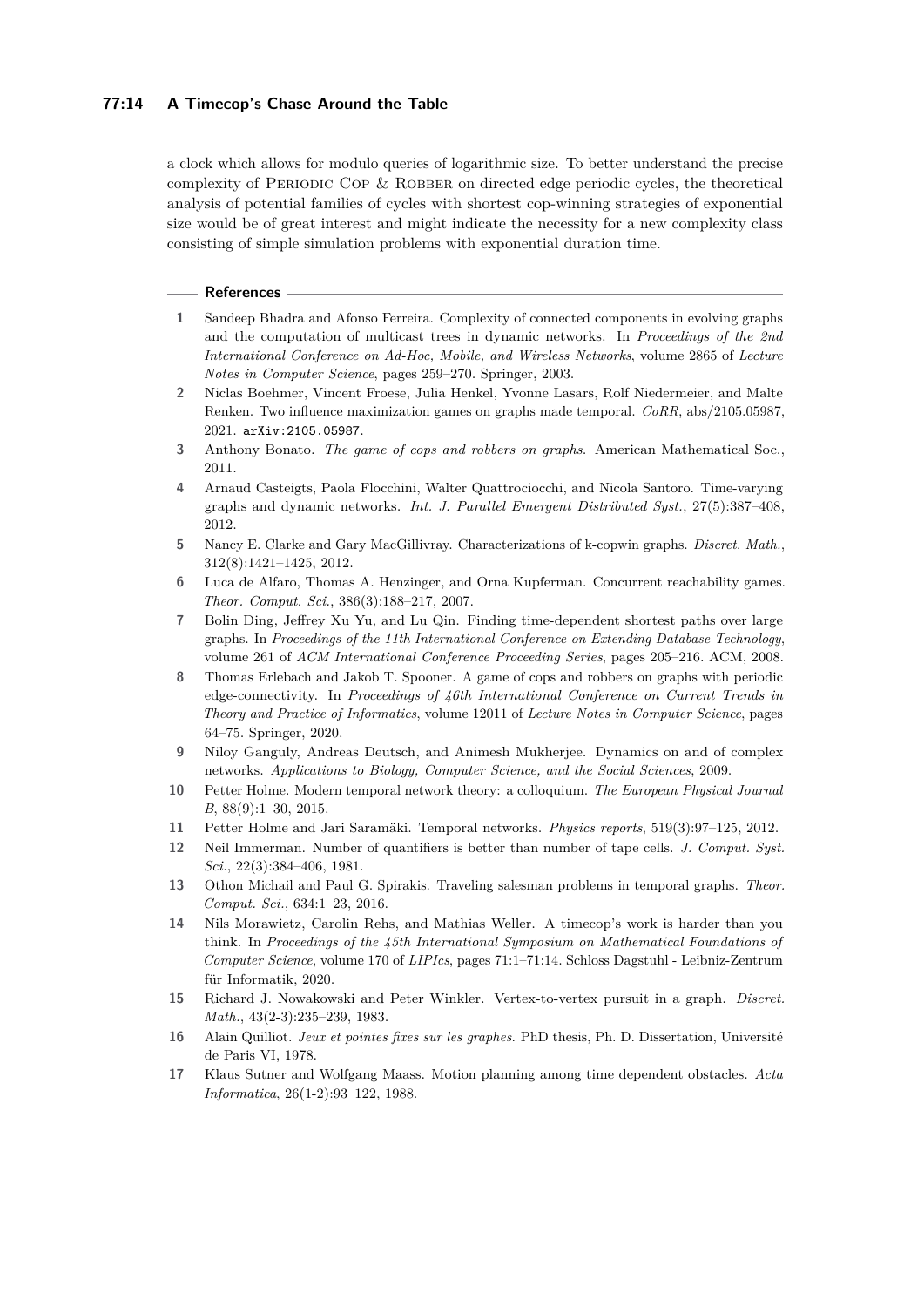- <span id="page-14-1"></span>**18** Klaus Wehmuth, Artur Ziviani, and Eric Fleury. A unifying model for representing time-varying graphs. In *2015 IEEE International Conference on Data Science and Advanced Analytics, DSAA 2015, Campus des Cordeliers, Paris, France, October 19-21, 2015*, pages 1–10. IEEE, 2015.
- <span id="page-14-0"></span>**19** Zhensheng Zhang. Routing in intermittently connected mobile ad hoc networks and delay tolerant networks: Overview and challenges. *IEEE Commun. Surv. Tutorials*, 8(1-4):24–37, 2006.

# **A Details on Lemma [6](#page-7-2)**

<span id="page-14-2"></span>We explicitly give the edge periodic cycles for  $k = 2$ ,  $k = 3$ , and  $k = 4$  in the proof of Lemma [6.](#page-7-2) For  $k = 2$  and  $k = 3$  the chase of the cop will be shorter than described in Table [1](#page-8-1) and for  $k \geq 4$  the chase will be exactly as described in general in Table [1.](#page-8-1) The edge periodic cycle for  $k = 2$  is depicted in Figure [6](#page-14-2) and the chase is described in Table [2.](#page-14-3) For  $k = 3$  the edge periodic cycle is depicted in Figure [7](#page-15-0) and the chase is described in Table [3.](#page-15-1) Finally, for  $k = 4$ , the edge periodic cycle is depicted in Figure [8](#page-15-2) and the explicit chase is described in Table [4.](#page-16-0) Note that Table [4](#page-16-0) is identical to Table [1](#page-8-1) if we set  $k = 4$  in Table [1.](#page-8-1)



**Figure 6** Edge periodic cycle for the case *k* = 2 in Lemma [6](#page-7-2) with 4 · *k* − 1 = 7 vertices and  $lcm(Lg) = 2$  with a cop winning strategy from the start vertex marked in red. Edges without edge label are 1-edges; for all other edges,  $\tau(e)$  is explicitly noted (with gray background).

<span id="page-14-3"></span>**Table 2** Time steps with corresponding positions of cop and robber in the edge periodic cycle depicted in Figure [6.](#page-14-2) All positions are *after* moving in this time step. The time step *s* denotes the start configuration. Recall that the cop moves first.

| time step         | pos. cop       | pos. robber | time step         | pos. cop       | $\,$ pos. $\,$ robber |
|-------------------|----------------|-------------|-------------------|----------------|-----------------------|
| $\mathcal{S}_{0}$ | $\Omega$       | 3           | $\mathcal{S}_{0}$ | $\theta$       | 4                     |
| $\theta$          |                | 3           | 0                 | 6              | 4                     |
|                   | $\overline{2}$ |             |                   | 5              | 3                     |
| $\overline{2}$    | 3              | 5           | 2                 | 4              | $\overline{2}$        |
| 3                 | 4              | 6           | 3                 | 3              |                       |
| 4                 | 5              |             | 4                 | $\overline{2}$ |                       |
| 5                 | 6              |             | 5                 |                | 6                     |
| 6                 | 0              | Д           | 6                 | $\mathbf{0}$   | 5                     |
|                   |                |             |                   | 6              | 5                     |
|                   |                |             | 8                 | 5              | 2                     |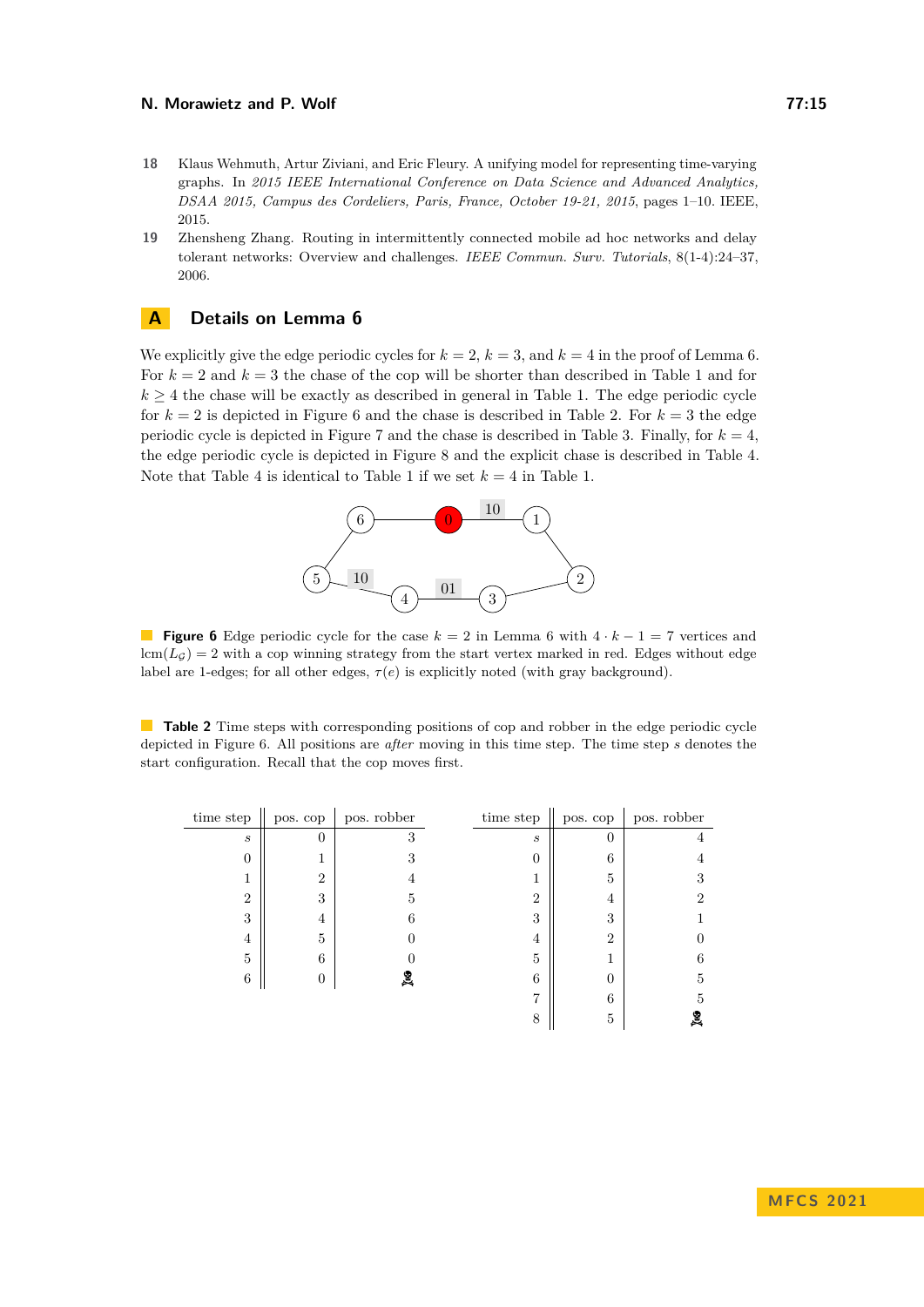### **77:16 A Timecop's Chase Around the Table**

<span id="page-15-0"></span>

**Figure 7** Edge periodic cycle for the case  $k = 3$  in Lemma [6](#page-7-2) with  $4 \cdot k - 1 = 11$  vertices and  $lcm(L<sub>G</sub>) = 3$  with a cop winning strategy from the start vertex marked in red. Edges without edge label are 1-edges; for all other edges,  $\tau(e)$  is explicitly noted (with gray background).

<span id="page-15-1"></span>**Table 3** Time steps with corresponding positions of cop and robber in the edge periodic cycle depicted in Figure [7.](#page-15-0) All positions are *after* moving in this time step. The time step *s* denotes the start configuration. Recall that the cop moves first.

| time step        | pos. cop       | pos. robber | time step         | pos. cop       | pos. robber |
|------------------|----------------|-------------|-------------------|----------------|-------------|
| $\boldsymbol{s}$ | $\Omega$       | 5           | $\mathcal{S}_{0}$ | $\overline{0}$ | 6           |
| 0                |                | 5           | $\overline{0}$    | 10             | 6           |
|                  | $\overline{2}$ | 5           | T.                | 9              | 6           |
| $\overline{2}$   | 3              | 6           | $\overline{2}$    | 8              | 5           |
| 3                | 4              |             | 3                 | 7              | 4           |
| 4                | 5              |             | 4                 | 6              | 3           |
| 5                | 6              |             | $\overline{5}$    | 5              | 2           |
| 6                | 7              | Д           | 6                 | 4              |             |
|                  |                |             | 7                 | 3              |             |
|                  |                |             | 8                 | $\overline{2}$ |             |
|                  |                |             | 9                 |                | 2           |

<span id="page-15-2"></span>

**Figure 8** Edge periodic cycle for the case  $k = 4$  in Lemma [6](#page-7-2) with  $4 \cdot k - 1 = 15$  vertices and  $lcm(L<sub>G</sub>) = 4$  with a cop winning strategy from the start vertex marked in red. Edges without edge label are constant 1-edges; for all other edges, *τ* (*e*) is explicitly noted (with gray background).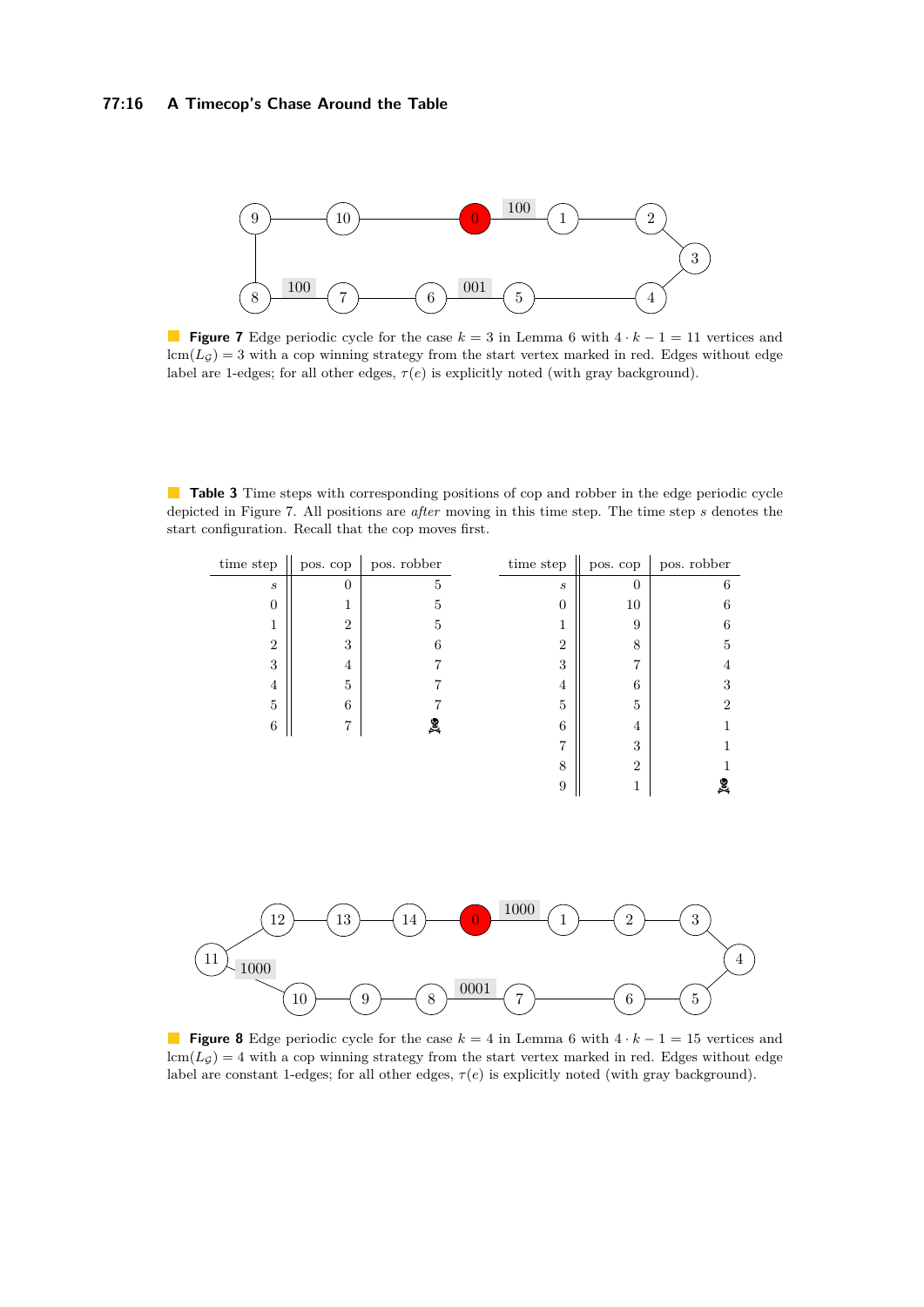<span id="page-16-0"></span>**Table 4** Time steps with corresponding positions of cop and robber in the edge periodic cycle depicted in Figure [8.](#page-15-2) Note that the position of the cop and robber are as described in Table [1](#page-8-1) for the general case of  $k \geq 4$ . All positions are *after* moving in this time step. The time step *s* denotes the start configuration. Recall that the cop moves first.

| time step        | pos. cop                | pos. robber      | time step        | pos. cop         | pos. robber    |
|------------------|-------------------------|------------------|------------------|------------------|----------------|
| $\boldsymbol{s}$ | $\overline{0}$          | $\overline{7}$   | $\boldsymbol{s}$ | $\boldsymbol{0}$ | $8\,$          |
| $\boldsymbol{0}$ | $\mathbf{1}$            | $\overline{7}$   | $\boldsymbol{0}$ | $14\,$           | 8              |
| $\mathbf{1}$     | $\sqrt{2}$              | $\overline{7}$   | $\mathbf 1$      | $13\,$           | $8\,$          |
| $\sqrt{2}$       | $\boldsymbol{3}$        | $\overline{7}$   | $\overline{2}$   | $12\,$           | $8\,$          |
| $\sqrt{3}$       | $\overline{4}$          | 8                | 3                | $11\,$           | $\overline{7}$ |
| $\overline{4}$   | $\bf 5$                 | $\overline{9}$   | $\overline{4}$   | $10\,$           | 6              |
| $\bf 5$          | $\,6$                   | $10\,$           | $\overline{5}$   | $\boldsymbol{9}$ | $\bf 5$        |
| $\,6$            | $\overline{\mathbf{7}}$ | $10\,$           | $\sqrt{6}$       | $\,$ $\,$        | $\bf 4$        |
| $\overline{7}$   | 8                       | $10\,$           | $\overline{7}$   | $\overline{7}$   | 3              |
| $8\,$            | $\boldsymbol{9}$        | $11\,$           | 8                | $\,6\,$          | $\sqrt{2}$     |
| 9                | $10\,$                  | $12\,$           | $\overline{9}$   | $\overline{5}$   | $\mathbf 1$    |
| $10\,$           | $10\,$                  | $13\,$           | $10\,$           | $\,4\,$          | $\mathbf{1}$   |
| $11\,$           | $10\,$                  | $14\,$           | $11\,$           | $\sqrt{3}$       | $\mathbf{1}$   |
| $12\,$           | $11\,$                  | $\boldsymbol{0}$ | $12\,$           | $\sqrt{2}$       | $\overline{0}$ |
| $13\,$           | $12\,$                  | $\overline{0}$   | $13\,$           | $\mathbf{1}$     | $14\,$         |
| $14\,$           | $13\,$                  | $\boldsymbol{0}$ | $14\,$           | $\mathbf 1$      | $13\,$         |
| $15\,$           | $14\,$                  | $\boldsymbol{0}$ | $15\,$           | $\mathbf{1}$     | $12\,$         |
| $16\,$           | $\boldsymbol{0}$        | Д                | $16\,$           | $\boldsymbol{0}$ | $11\,$         |
|                  |                         |                  | $17\,$           | $14\,$           | $11\,$         |
|                  |                         |                  | $18\,$           | $13\,$           | $11\,$         |
|                  |                         |                  | $19\,$           | $12\,$           | $11\,$         |
|                  |                         |                  | $20\,$           | $11\,$           | Д              |

# **B Details on Lemma [8](#page-9-1)**

We explicitly give the edge periodic cycle for  $k = 4$  in the proof of Lemma [8.](#page-9-1) The edge periodic cycle is depicted in Figure [9](#page-16-1) and the explicit chase is described in Table [5.](#page-17-0)

<span id="page-16-1"></span>

**Figure 9** Cycle with  $23 = 6k - 1$  vertices and lcm( $L_g$ ) = 12 = 3*k* with a cop winning strategy from the start vertex 0 where  $k = 4$ . Edges without an explicit label are 1-edges.